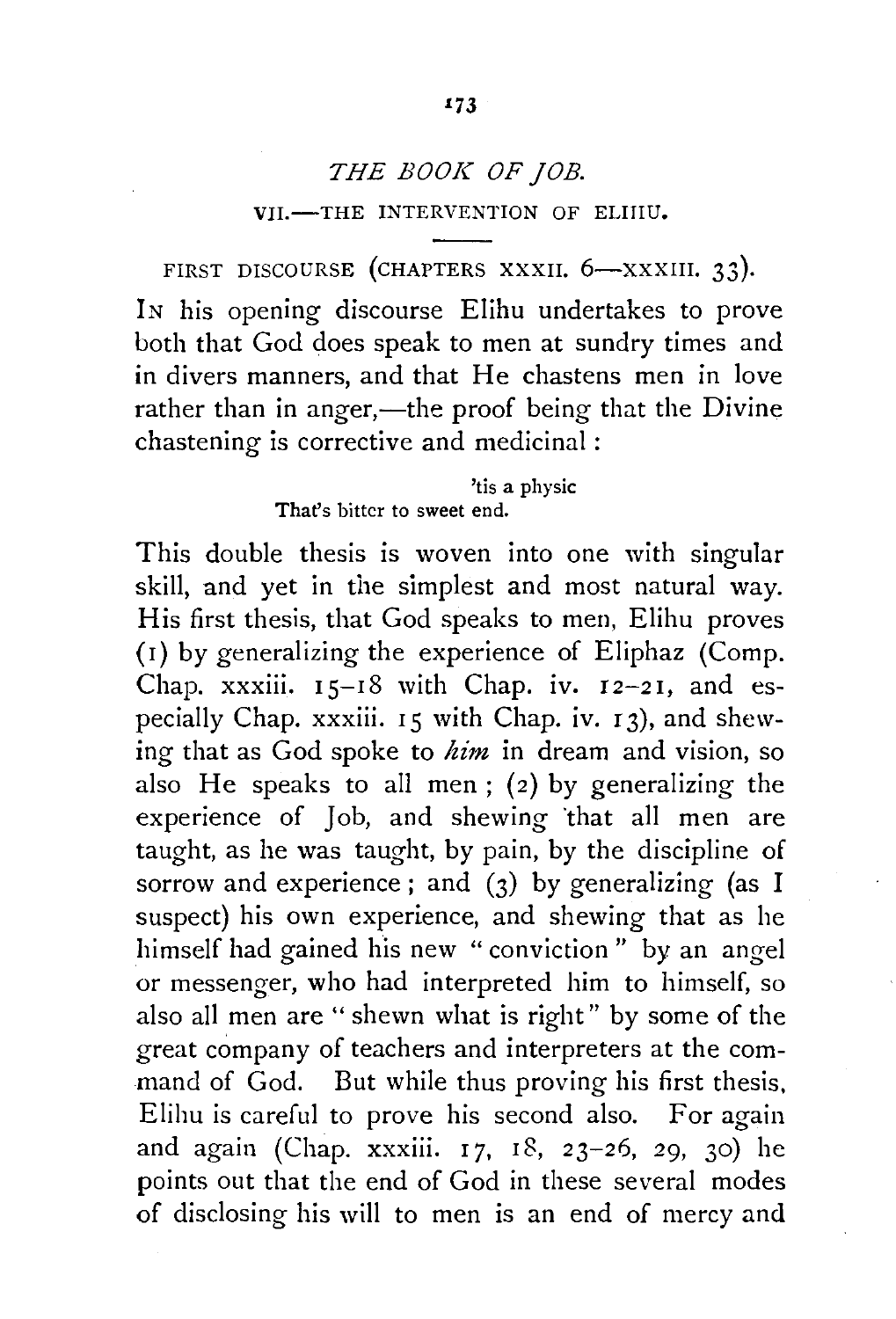compassion; that He speaks to them in order to train them in righteousness, and thus to bring back their souls from death, that they may grow light in the light of life. In this simple yet skilful way his two themes are fused into a single argument of remarkable and perennial interest and force.

But this argument is preceded by the exordium, which has so deeply-and, as I think, so unreasonably -stirred the ire of the critics. For Chapter xxxii. contains the general exordium to his whole "discourse;" while in Chapter xxxiii., Verses  $I-7$ , we have only the exordium to the first section of that discourse. Before we touch the argument of Elihu, then, we must at least glance at this general exordium, in which he addresses himself to the Friends, and, as I am inclined to believe, to the circle of bystanders, before he enters on his reply to Job. I am much mistaken if a fair and sympathetic exposition of it will not suffice to clear it from the aspersions which have been so long and so plentifully lavished upon it.

#### CHAPTERS XXXII. AND XXXIII.

| Chap. xxxii. | Young am I, and ye are very old;                                    |
|--------------|---------------------------------------------------------------------|
|              | Therefore I was afraid,                                             |
|              | And durst not shew you my conviction.                               |
| 7.           | I said, "Let age speak,                                             |
|              | And the multitude of years teach wisdom:"                           |
| 8.           | But it is the spirit that is in man,                                |
|              | And the inspiration of the Almighty which giveth him understanding; |
| 9,           | It is not the great who are wise,                                   |
|              | Nor the old who understand what is right:                           |
| 10.          | Therefore I say, "Hearken unto me,                                  |
|              | $I$ , even $I$ , will shew you my conviction."                      |
| $\mathbf{H}$ | Behold, I waited for your words,                                    |
|              | I gave ear to your arguments,                                       |
|              | Till ye had thoroughly searched out what to say;                    |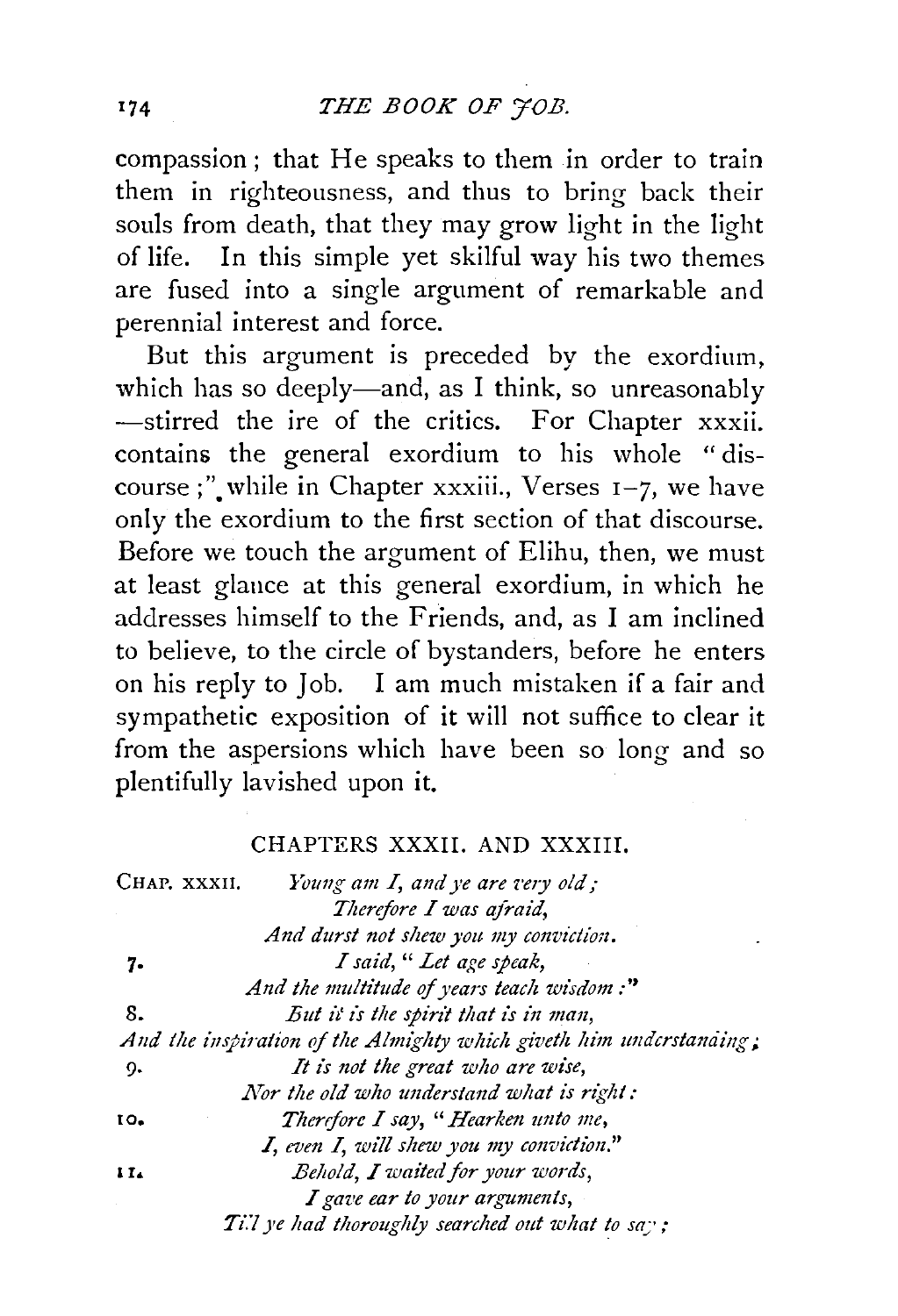### **THE INTERVENTION OF ELIHU.**

| 12. | But though I have straitly marked you,               |
|-----|------------------------------------------------------|
|     | Lo, none of you hath refuted Job,                    |
|     | Nor answered his words.                              |
| 13. | Lest ye should say, "We have found out wisdom,"      |
|     | God, not man, shall vanquish him.                    |
| 14. | He indeed hath not directed his words against me,    |
|     | But neither will I answer him with your arguments.   |
| 15. | They were broken down; they answered no more;        |
|     | They were bereft of words:                           |
| 16. | And I waited, but they spake not;                    |
|     | They were at a stand, and answered no more.          |
| 17. | But now I will reply for myself,                     |
|     | I, even I, will shew my conviction;                  |
| 18. | For I am full of words,                              |
|     | The spirit in my breast constraineth me;             |
| 19. | My breast is like wine that hath no vent,            |
|     | Like new wineskins it is ready to burst:             |
| 20. | I will speak, that I may get me ease,                |
|     | I will open my lips and reply.                       |
| 21. | No, indeed, I will accept no man's person,           |
|     | And I will flatter no man;                           |
| 22, | For I know not how to flatter:                       |
|     | Speedily would my Maker cut me off [if I did].       |
|     | But hear now, O Job, my words,<br>CHAP. XXXIII.      |
|     | And give ear to all my pleas;                        |
| 2.  | Behold, now, I open my mouth,                        |
|     | My tongue speaketh within my palate:                 |
| 3.  | My words shall be sincere as my heart,               |
|     | And my lips shall utter knowledge purely.            |
| 4.  | The Spirit of God hath created me,                   |
|     | And the inspiration of the Almighty quickened me.    |
| 5.  | Answer me, if thou canst;                            |
|     | Array thyself before me: stand forth.                |
| 6.  | Lo, I, like you, am of God,                          |
|     | I also am moulded of clay !                          |
| 7.  | Lo, dread of me need not affright thee,              |
|     | Nor my dignity weigh heavily upon thee!              |
| 8.  | But thou hast spoken in mine ears,                   |
|     | And surely I heard a sound of words [such as these]. |
| g٠  | "Pure am I, free from sin;                           |
|     | Spotless, and there is no iniquity in me:            |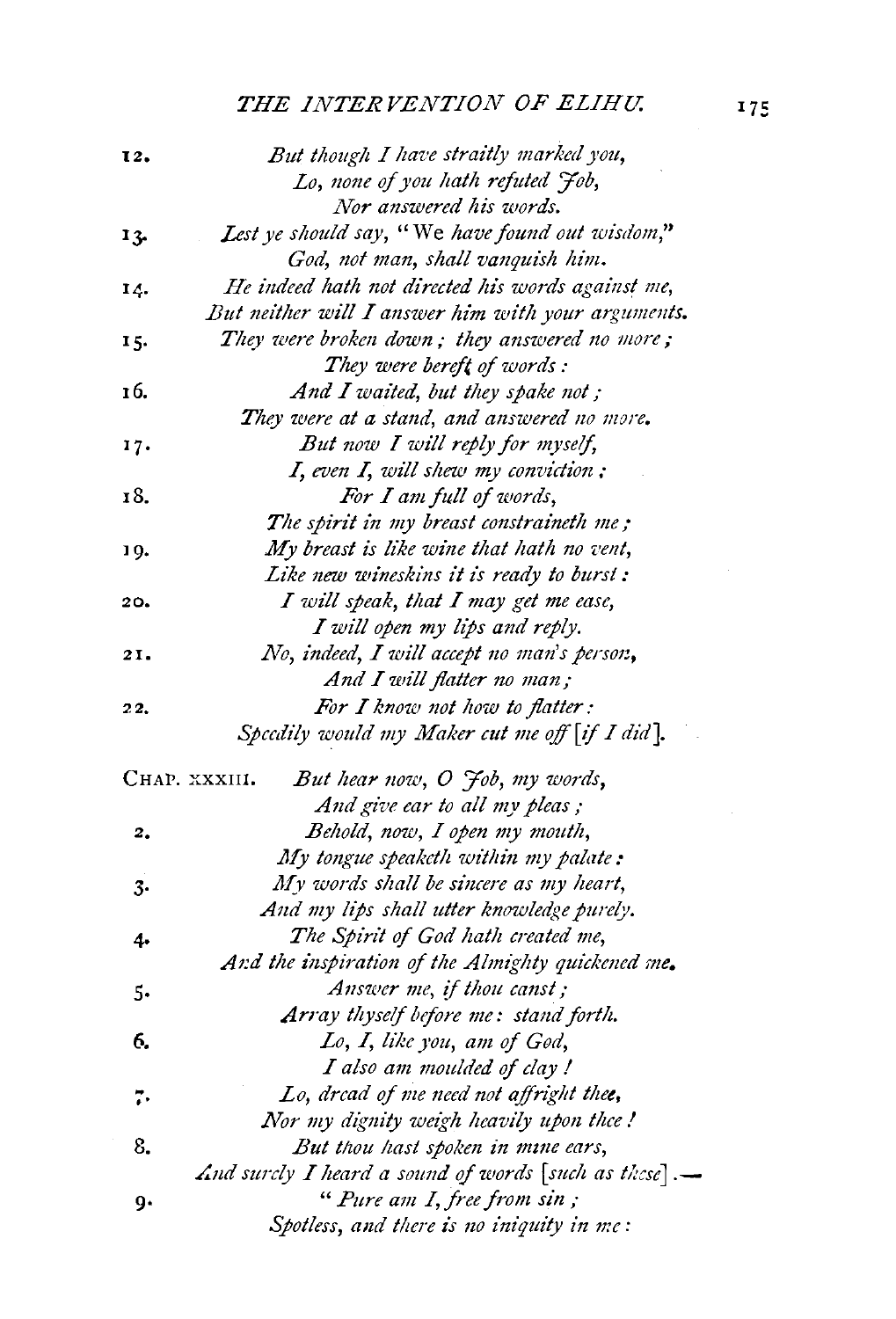| 176 | THE BOOK OF JOB.                                                               |
|-----|--------------------------------------------------------------------------------|
| 10. | Behold, he seeketh a quarrel with me,                                          |
|     | He holdeth me for his foe:                                                     |
| II. | He thrusteth my feet into the stocks,                                          |
|     | He watcheth all my ways !"                                                     |
| 12. | $\mathcal{L}ehold$ , in this-I will answer thee-thou art not just;             |
|     | For God is too great for man.                                                  |
| 13. | Wherefore didst thou contend against Him.                                      |
|     | That of none of his dealings will He give account ?                            |
| 14. | Nay, but in one way God does speak,                                            |
|     | Yea, in two, only man heedeth not:                                             |
| 15. | In dreams, in visions of the night,                                            |
|     | When deep sleep fallcth on men,                                                |
|     | In slumberings upon the bed,                                                   |
| 16. | Then He openeth the ear of men,                                                |
|     | And secretly admonisheth them,                                                 |
| 17. | That He may witharaw man from his deeds,                                       |
|     | And hide from him his pride;                                                   |
| 18. | That He may hold back his soul from the pit,                                   |
|     | And his life from perishing by the dart:                                       |
| 19. | Or he is chastened with pain upon his couch,                                   |
|     | So that he writheth in great agony,                                            |
| 20, | And his appetite abhorreth food,                                               |
|     | And his soul dainty viands;                                                    |
| 2I. | His flesh wasteth out of sight,                                                |
|     | And his bones, which were unseen, stand out,                                   |
| 22. | Yea, his soul draweth nigh to the grave,                                       |
|     | And his life to the angels of death;                                           |
| 23. | Yet if there be an angel to interpret for him,                                 |
|     | One out of a thousand,                                                         |
|     | To shew man what is right,                                                     |
| 24. | Then doth He pity him, and say,                                                |
|     | " Deliver him from going down into the grave,                                  |
|     | I have found a ransom:"                                                        |
| 25. | IIis flesh becometh fresher than a child's,                                    |
|     | He returneth to the days of his youth;                                         |
| 26. | He prayeth unto God, and He accepteth hum,                                     |
|     | He beholdeth his face with cries of joy;                                       |
|     | For He restoreth unto man his uprightness:<br>He chanteth unto men, and saith, |
| 27. | " I had sinned and perverted right,                                            |
|     |                                                                                |
|     | But I am not requited as I deserve;                                            |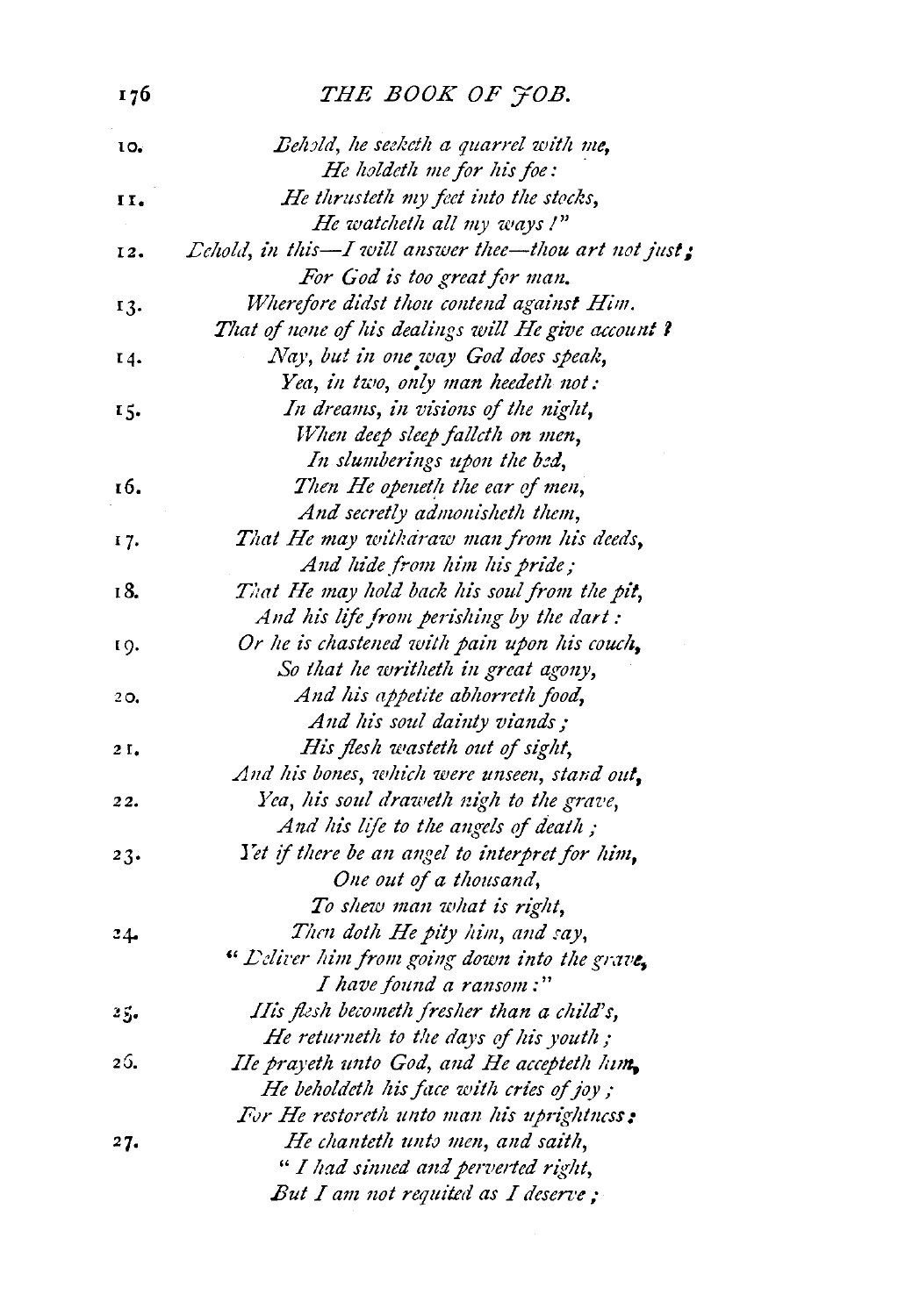#### *THE INTER VENT/ON OF ELIIIU. I7i*

| 23.         | He hath rescued my soul from going down to the grave, |
|-------------|-------------------------------------------------------|
|             | I live and behold the light."                         |
| $2^{\circ}$ | Behold, God doeth all these things,                   |
|             | Twice, thrice, with man,                              |
| 30.         | To bring back his soul from the grave,                |
|             | That it may grow light in the light of life.          |
| 31.         | Mark well, O Job, hearken unto me;                    |
|             | Hold thy peace, and $I$ will speak on:                |
| 32.         | Yet if thou hast aught to say, answer thou me,        |
|             | Speak, for I desire to find thee innocent;            |
| 33.         | If not, hear thou me:                                 |
|             | Hold thy peace, and I will teach thee wisdom.         |
|             |                                                       |

In the exordium of his discourse Elihu first of all addresses himself to the discomfited Friends, alleging *(Chapter* xxxii., *Verse* 6) his youth and his reverence for age as the reasons which had so long kept him silent, although he was possessed by a strong and intimate "conviction" which he burned to utter. For it is no mere "opinion'' that has grown hot within him as he has listened to them, but a deep inward persuasion. He is about to tell them, not what he thinks merely, but what he knows-that of which he is inwardly and fully convinced. According to the received opinion, "With many years is wisdom;" and Elihu is far from denying that age brings sagacity, or from treating with contempt the prophetic strain to which old experience doth attain *(Verse* 7). But age is not the only, not even the highest, source of wisdom. It is as men live and walk after the spirit  $(\pi \nu \epsilon \hat{\nu} \mu a)$  which they derive from God that they prepare themselves to receive the inspiration of the Almighty. *This-as*  in another form Job had asserted in Chapter xxviii.is the true source of wisdom, whether to old or young, great or simple *(Verses* 8, 9). And no doubt in this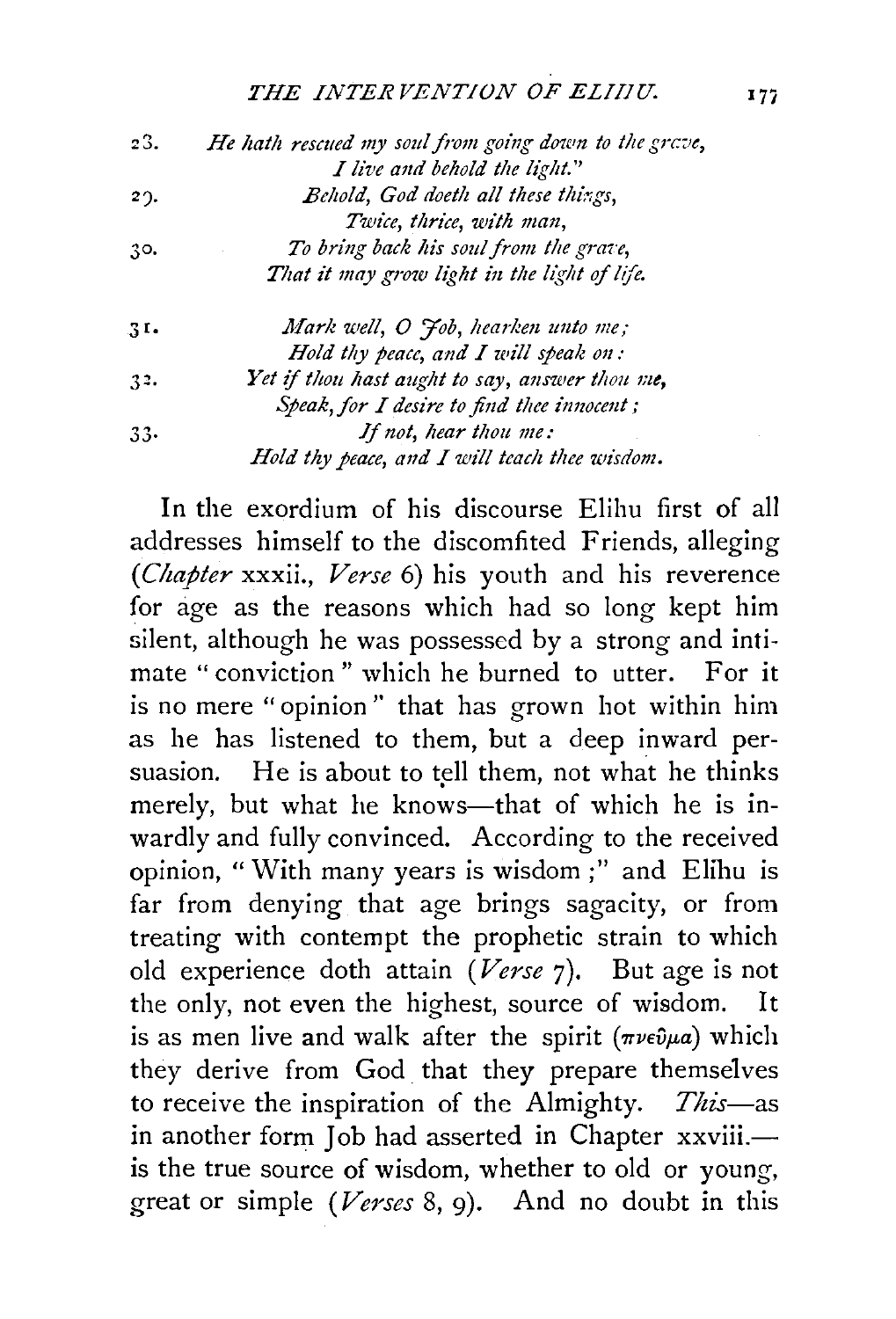indirect, but surely not immodest, way Elihu does here claim for his "conviction" that he had received it straight from God--that it was too pure and good to be anything short of an inspiration from Heaven. It is because he felt himself "moved" by God that heeven he, young as he is-claims attention for the conviction he is about to "shew" (Verse 10). No one can charge him with having been either "swift to speak" or "slow to hear." With curious and attentive sense he had waited for the words of the aged men who had come to " comfort" Job, and weighed them when they were uttered. With impatient surprise he had marked how they had had to hunt for arguments, and to "search for what they should say." With shame and indignation he had seen with what small success they had searched for pleas, how utterly they had failed to give Job any answer worthy of the name, to meet his arguments with counter arguments of superior force  $(Verses$  **II**, **12**). He can only account for their failure by supposing that, lest men so wise, and so persuaded of their 'own wisdom, should grow arrogant in an hour of triumph, and conclude that Wisdom dwelt with them and would die with them. God had doomed them to fail, and reserved the victory to Himself *(Verse* 13). .And he is encouraged to speak at last, not only by the fact that he is moved to speak by God, but also because he is conscious that the point to which he has been moved by the inspiration of the Almighty is one which neither Job nor the Friends had touched-that he is about to take up a position which the Friends had failed to occupy, against which therefore Job had marshalled none of his arguments *(Verse*  $14$ ). It would almost seem that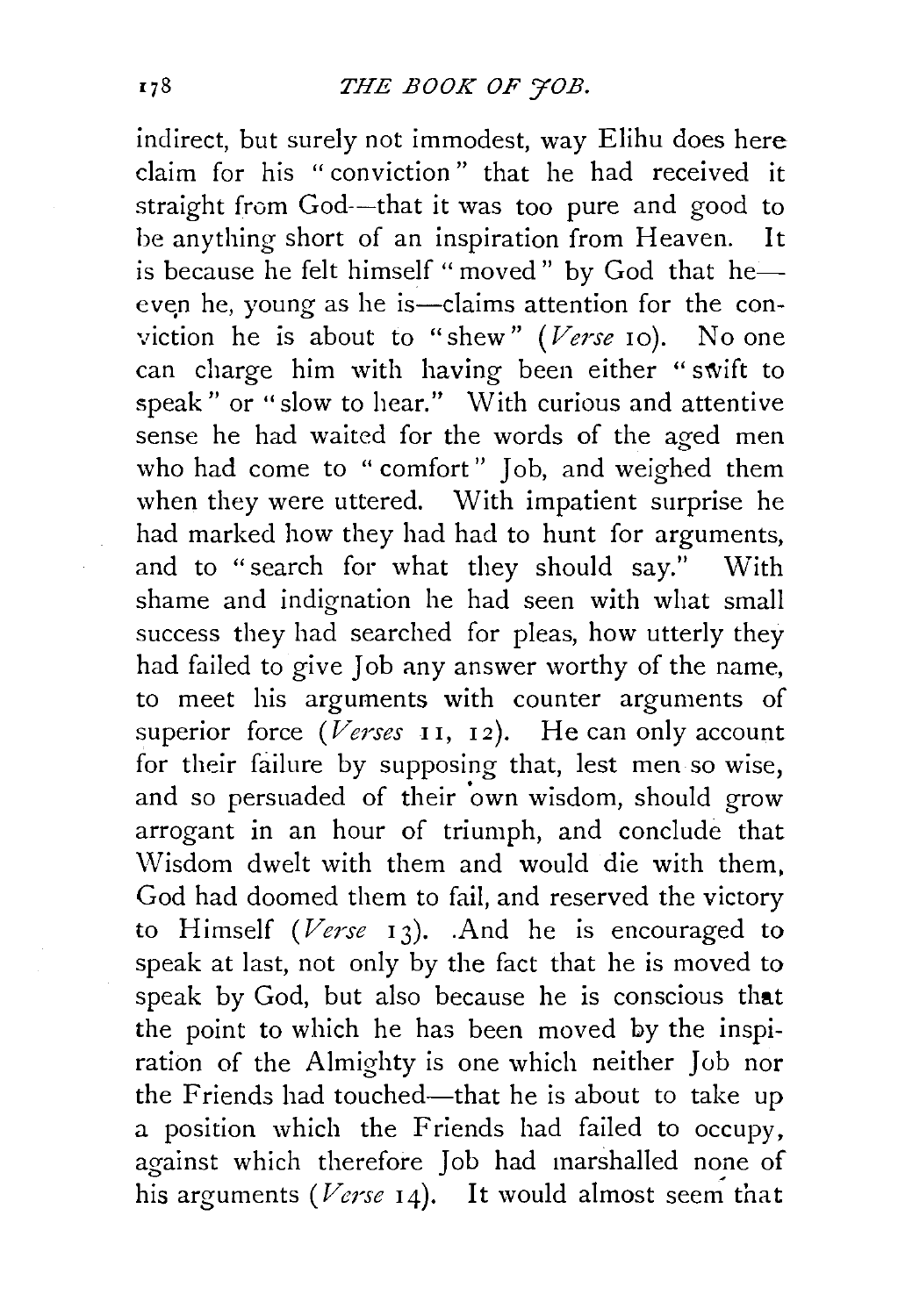Elihu had caught a glimpse, a prevision, of St. Paul's . canon, that God chooses the foolish things of the world to put to ~shame the wise, and weak things to put to shame the strong (1 Cor. i. *26-29),* in order that no flesh may glory in his presence.

*Verses* l *5-20* are so mere a repetition of Verses  $11-14$ , that I am disposed to think Elihu, at this point, turns from the Friends, to whom he had hitherto addressed himself, and, before he commences his address to Job (Chap. xxxiii. l, *et seq.),* appeals to the audience, the circle of bystanders on the *mezbele,* whose presence and whose interest in the debate we are too apt to forget. The supposition derives some support from, as indeed it was suggested by, the fact that in Verses <sup>I</sup>5 and 16 the pronouns are in the third person plural, instead of, as before, in the second. All the Commentators whom I have consulted take this as an instance of " the polite indirection" of address common in Hebrew, which often uses "they" and "them," as a German might, for "ye" or "you." But in other passages of his discourse (Chap. xxxiv. *2,* 4, 7, lO, 16,  $34-37$ ) Elihu, as all are agreed, does appeal to the bystanders, the " wise men " and " men of understanding," who were listening to the discussion.<sup>1</sup> May it not be that he also addresses them here ? May it not be that he appeals to *them* for the truth of what he has just said, calls on them to confess that the Friends had been utterly discomfited and broken down by the cogency and vehemence of Job's replies, so that words and thoughts alike failed them, and demands whether it is not full time that the discussion

<sup>&</sup>lt;sup>I</sup> The whole of Chapter xxxiv, is addressed to the audience, though in the Verses I have cited this fact is more apparent, is indeed expressly indicated.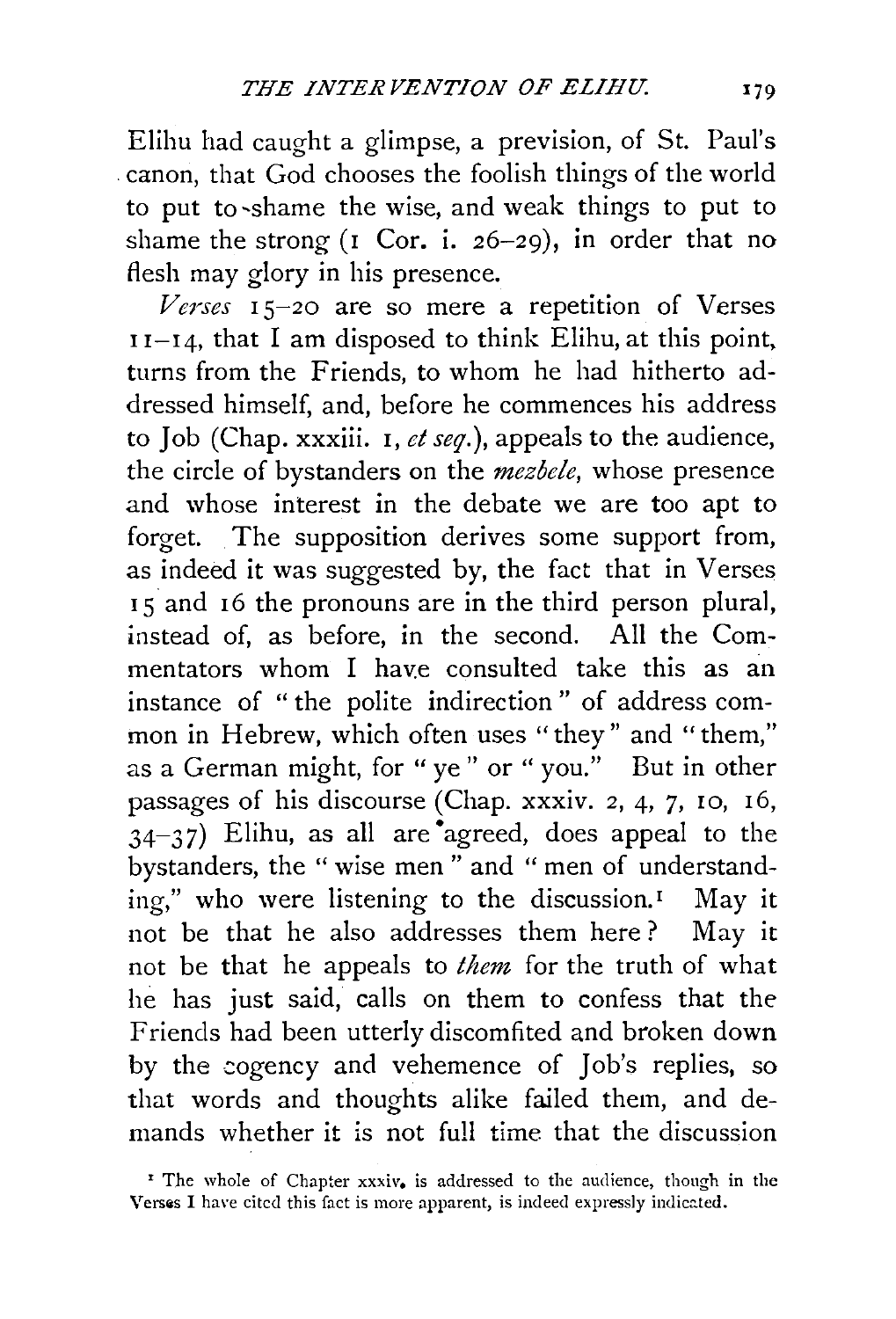were removed to other and higher ground ? I am disposed to think that in this hypothesis we have the key to the change in his tone at this point of his exordium, though there is no change in the matter of it.

To whomsoever he speaks, Elihu once more pro· fesses his intention to lift the argument to higher ground. He is "full of words" *(Verse* 18)-full of " matter," as our Authorized Version puts it, the Original expression indicating "genuine and irrepressible convictions," which ferment within his breast like wine that has no vent ; his breast is burdened and strained by them like new wineskins ready to burst ( $Verse$  19), insomuch that, though in this case the new wine has been poured into new skins, the new truth into a fresh young heart, he *must* speak that he may get him ease ; he is being suffocated by the inward fermentation and struggle of his spirit, and must get *room to breathe*for that is the real force of his expression-by uttering what is in his heart *(Verse* 20). To be silent would be to be unfaithful to his convictions out of deference to mere authority, from fear of incurring the censure or the suspicions of the grave and reverend men before and around him. He fears the anger of God more than the censure of man, the pain of being untrue more than the shame of rebuke ; and therefore he will speak out his new truth in scorn of consequence *(Verses*  2 I, 22).

No one whose hard yet happy fate it has been to contribute to the progress of human thought, by confronting accepted dogmas with broader and larger views of truth ; no one who, by the steady pressure of a growing conviction, or of a genuine inspiration from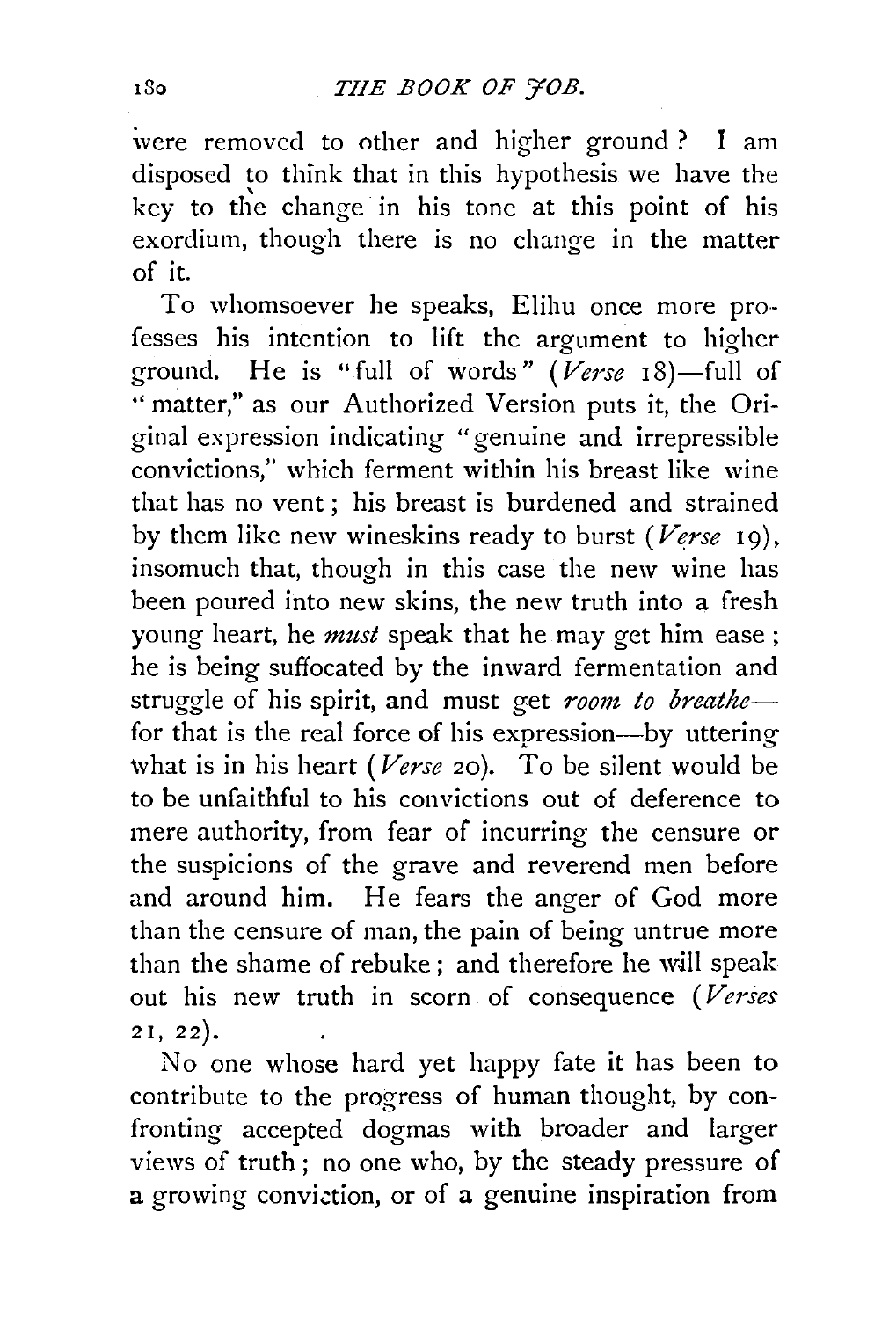above, has been compelled to put new wine into old skins, and has heard the Church, as well as the world, mutter, "The old is better;" no one who from love to God has been driven to overcome all fear of man, can fail to sympathize with the complex emotions by which the whole being of Elihu was stirred—with his impatience and indignation at seeing the championship of Truth assumed by partial, incompetent, and prejudiced hands ; with his fear lest by giving a shock to received opinions he should injure the weak uswary minds which confuse form with substance and dogma with religion, or offend men whom he esteemed and revered, or so damage the cause he had espoused by his immature and unskilful handling of it as to retard its triumph ; with his inexpressible relief when the rubicon was once passed, when his convictions were uttered, and left to the sure arbitrament of Time and of Him who shapes it to a perfect end. Looked at from this sympathetic point of view, Chapter xxxii., which has given such deadly offence to the critics and called down a storm of opprobrium and derision on Elihu's head, will be found to be a graphic and auspicious preface to the discourse in which henceforth he addresses himself to Job. And I am bold to say that, if it be interpreted in this fair and kindly sense, it will be admitted that no charge of immodesty or arrogance can be maintained against it.

In *Chapter* xxxiii. Elihu turns from the Friends and the bystanders, to address himself directly and by name to Job. He bids him

> Cease to lament for that he cannot help, And study help for that which he laments.

VOL. X.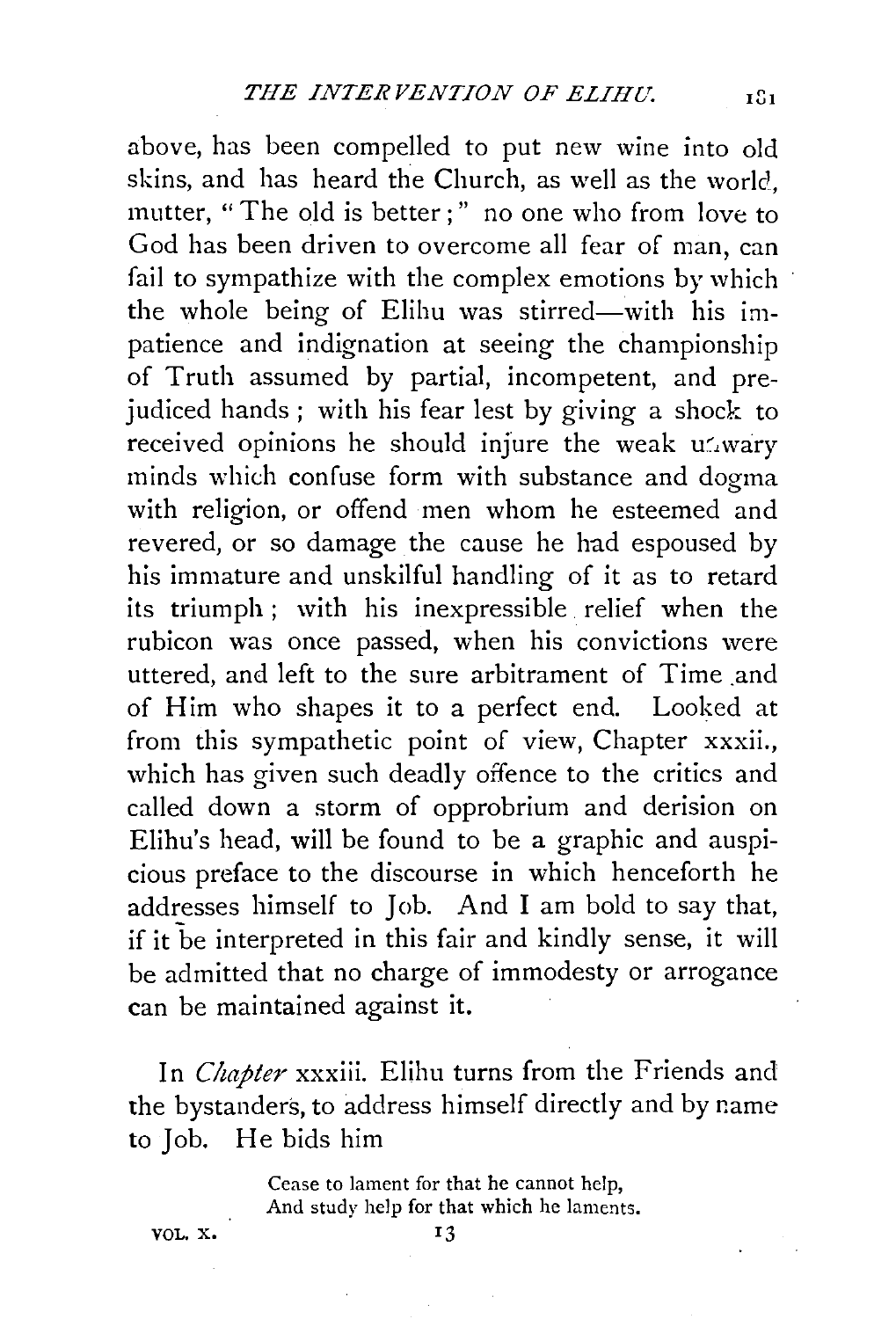Young as he is, and comparatively unwise, he undertakes to prove that God does speak to men, and that in many ways; and he promises Job-

> If you can pace your wisdom In the good path I would have it go.

you shall see that it is not in anger, but in love, that God afflicts the children of men.

He gives him many reasons why he should listen with patient attention.  $(1)$  It is no hasty and unconsidered impulse to which Elihu is about to yield, but a long-pondered and profound conviction. " Behold, now, *I open my mouth*" (*Verse 2*), a phrase which always introduces a grave and deliberate utterance, and implies that the speaker is about to employ words selected "with a leavened and prepared choice." *My tongue*  speaketh within my palate, each word being, as it were, carefully tasted and approved before it is allowed to slip from the tongue. (2) He is about to speak from an open and honest heart that desires the truth, and (3) with plain sincerity of speech *(Verse* 3). Joh had often complained of the oblique and dishonest utterances of the Friends *(e.g.,* Chap. vi. 25) ; Elihu professes that no dishonesty shall be found in him, that with frank and unfeigned lips he will deliver only that of which his true heart is inwardly and fully persuaded. But  $(4)$  the great reason why Job should listen to him while he "shews his conviction" is, that his conviction is not his own, but an inspiration of the Almighty, an inspiration quickened in him by the God whose breath had made him a living soul *(Verse* 4 : Comp. Chap. xxxii. 8, and see *Note* on that Verse). Conscious that he has received life and understanding from God his Maker, Elihu stands before Job· without fear, and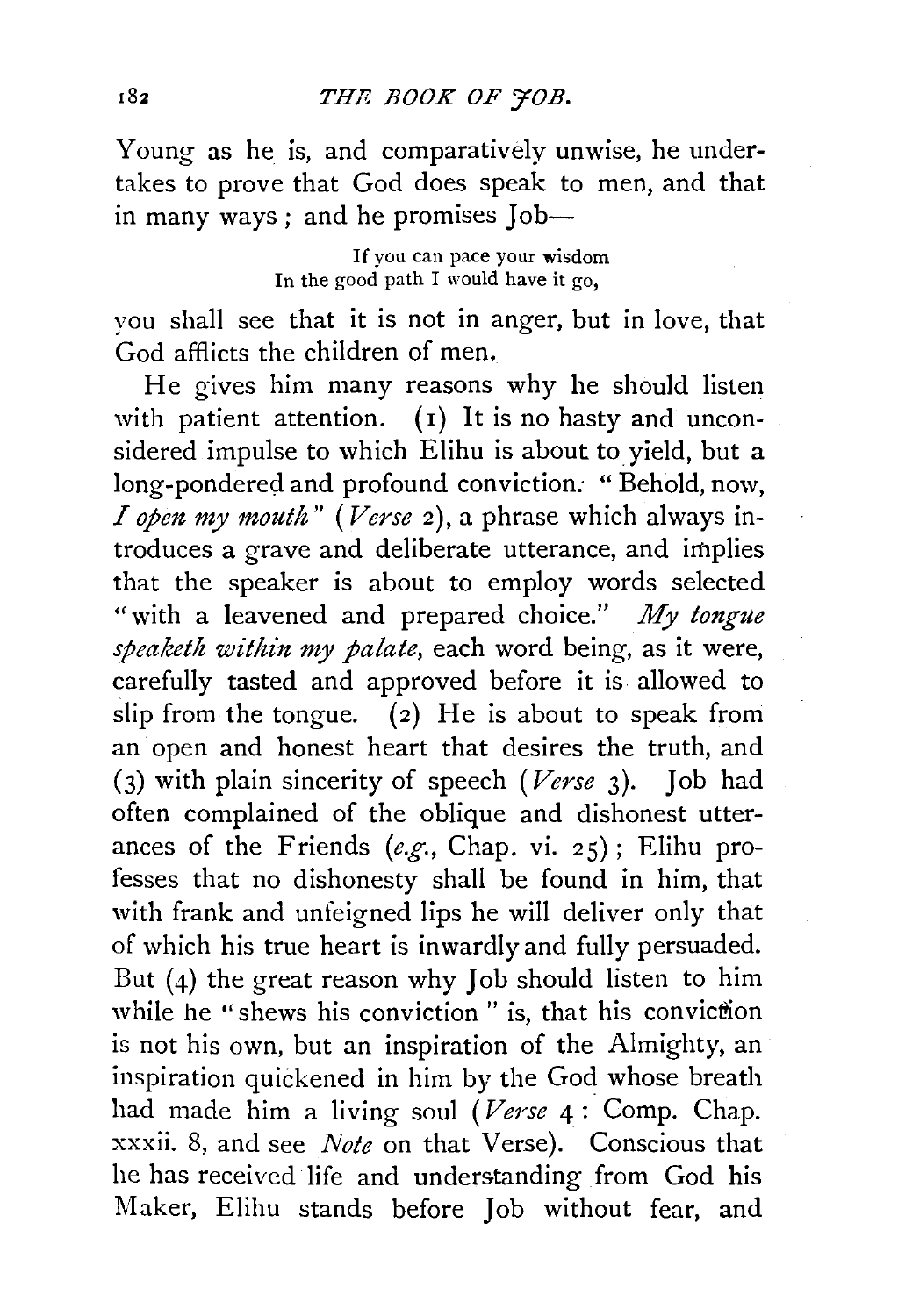challenges him .to the logical strife *(Verse* 5), the origin of his boldness saving it from all taint of arrogance. Still another reason is  $(5)$  that Elihu is · the very antagonist whom Job has again and again demanded. For Job had often complained. "God is not a man, as I am, whom I might answer" (Chap. ix. 32), and prayed that He would lay aside the terrors of his Majesty when He entered into judgment with him (Chap. xiii. 2); and now Elihu replies, "Here am I, a man like yourself, moulded "-or, as the expressive word means, *nipped*—" out of the same clay; and yet, though a man, I will speak for God, for I too am from Him, and it is his spirit which gives me understanding. You need have no dread of *me* such as strikes you dumb before the Majesty of Heaven" (Verses 6, 7).

That he *may* be fair, impartial, sincere in his reply, and touch the real issue in dispute, Elihu sums up *<sup>1</sup>* Job's argument so far as he is about to answer it, and sums it up, so far as brevity will allow, in the very words of his opponent. *Verses* 9-11 are a model of dear and concise statement, and breathe a candour which many a self-elected champion of the cause of truth would do well to imitate. With a certain incredulous amazement, as of one who could hardly believe his own ears-such is the force of *Verse* 8-and yet was compelled to believe them, so distinctly and vehemently had Job spoken, Elihu had heard from his lips " a sound of words " which he could only take as meaning a claim of innocence on Job's part and a charge of injustice against God. Now that Job had consistently maintained his integrity no reader of the Poem can doubt. In Chapter xii., Verse 4, he expressly calls himself "just" and "innocent." In Chap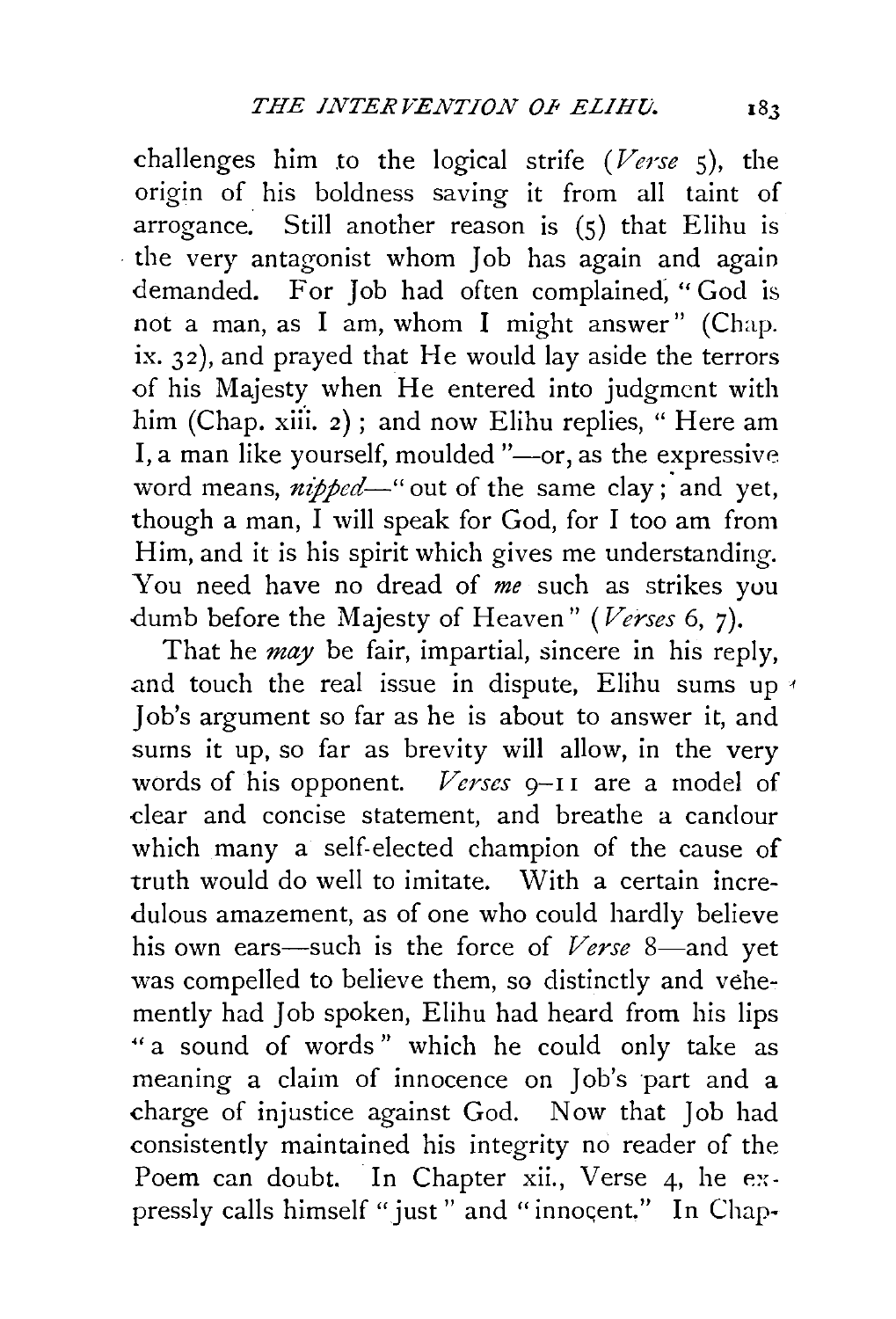ter xvi., Verse 17, he affirms that there was no violence in his hand, and that his prayer was pure. In Chapter x ., Verses I 3-1 *i,* he elaborately contends that God knows his spotless innocence, and yet hunts him down. as if he were stained and saturated with an ineradicable guilt. Of all these and many similar passages Elihu gives a fair summary in the words he now attributes to Job: " Pure am I, free from sin; spotless, and there is no iniquity in me. But God seeketh a quarrel with me—*finds alienations* in me, causes and grounds for hostility," while the other words he attributes to him are simply verbatim citations of words actually used by Job. Thus, "He holdeth me for a foe" in *Verse* 10 is taken from Chapter xiii. 24, or from Chapter xix.  $11$ ; and *Verse* II is taken straight from Chapter xiii. 27. The force of fairness could no farther go; and we cannot be surprised that Job sits silent, and by his silence assents to Elihu's summary as a fair and adequate: statement of his argument.

And yet, though Elihu states the argument with such careful and anxious impartiality, *this* is not the· argument which he at once proceeds to meet. Its. implied charge against the injustice of God and the worthlessness of human virtue he leaves to be discussed in his second and third discourses. And, therefore, having prepared the way for that discussion, heproceeds to handle a nearer and easier charge. For, throughout his Argument, Job had also implied and asserted God's indifference-that He would not speak to men, would not listen and reply to  $him$ , and had besought Him to abandon an indifference so cruel, to hear and to speak. Even in his last Monologue Job had complained, "I cry to thee, and thou answerest.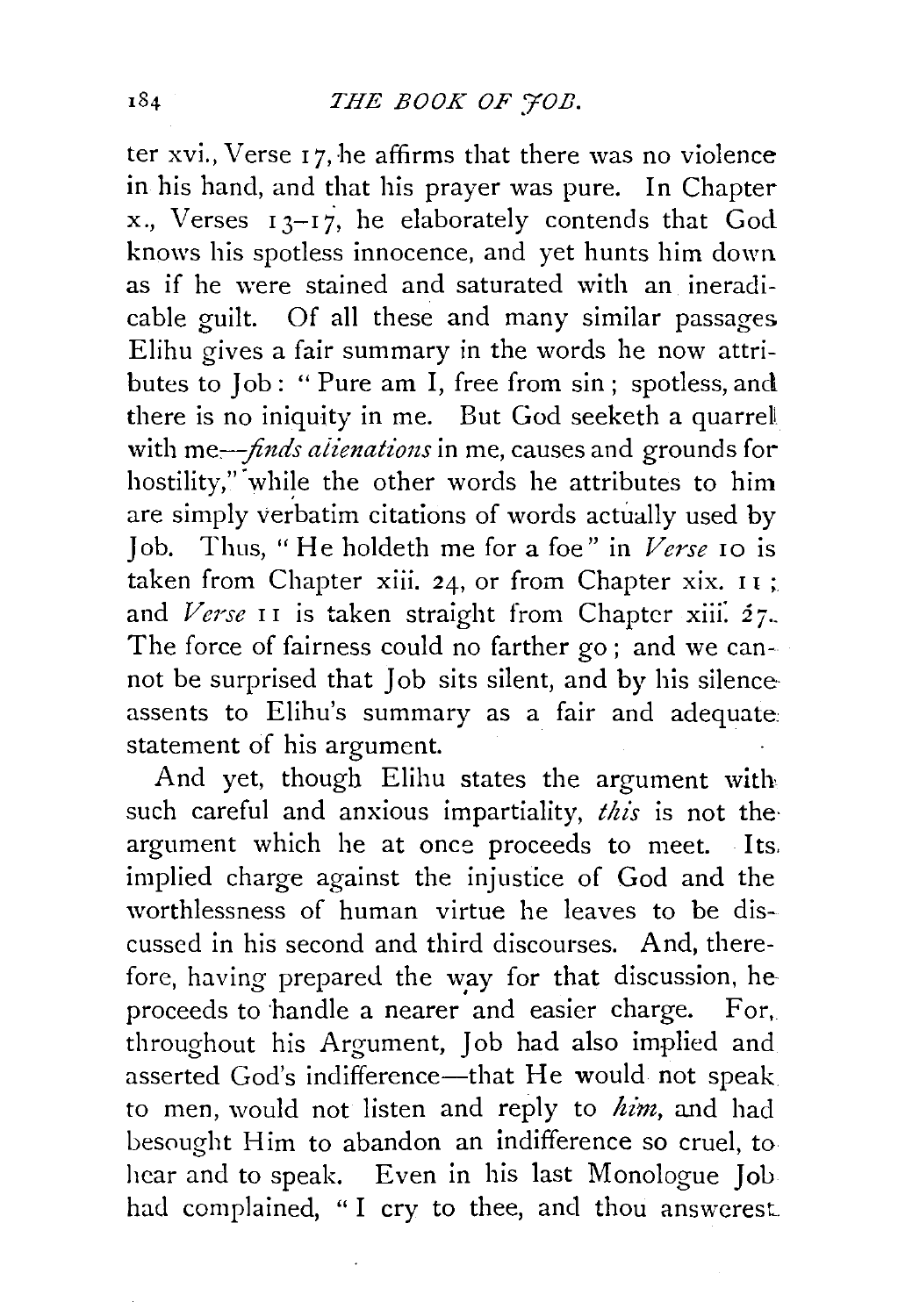me not" (Chap. xxx. 20), and sighed in despair, "O that the Almighty *would* hear me!" (Chap. xxxi. 35.)

In all this, replies Elihu, still preserving his accent of surprise, in your whole contention you are unwise and unjust *(Verse* 12 ), as I will shew you. God is not inequitable. The righteous man is the better for his righteousness. And God does speak to men in divers ways. He is too great to *disputq* with you, indeed, to come at your call, to defend Himself against the vaunts of one who can only vindicate himself by accusing Him. How *(Verse* 13) could you be so unwise as to contend against Him, to affront Him by affirming, that of none of his dealings would He give account? Was *that* the way to make Him speak ? And how *(Verse* 14) could you be so unjust? It is not true that He gives no account of Himself and of his dealings with men. He speaks to them in more ways than one.

Two, nay, three (Comp. *Verses* 14, 29) of these ways Elihu proceeds to specify.

First, God quickens men to thought and moral emotion in the silence and slumber of the night; deep religious intuitions and yearnings take form in visions *(Verses* 15-18). Then, should these fail of their proper effect, He chastens and corrects men with pain, leaving them to learn the evil of their doings from the evils they produce *(Verses* 19-22). And then, if even these should fail, He sends a messenger-man or spirit -to interpret their thoughts and emotions to them, to explain the meaning and purpose of the painful experiences through which they have passed, to convince them that the way of righteousness is the way of life and peace *(Verses* 23, 24). And all these methods ot instruction and correction are sent in love, not in wrath;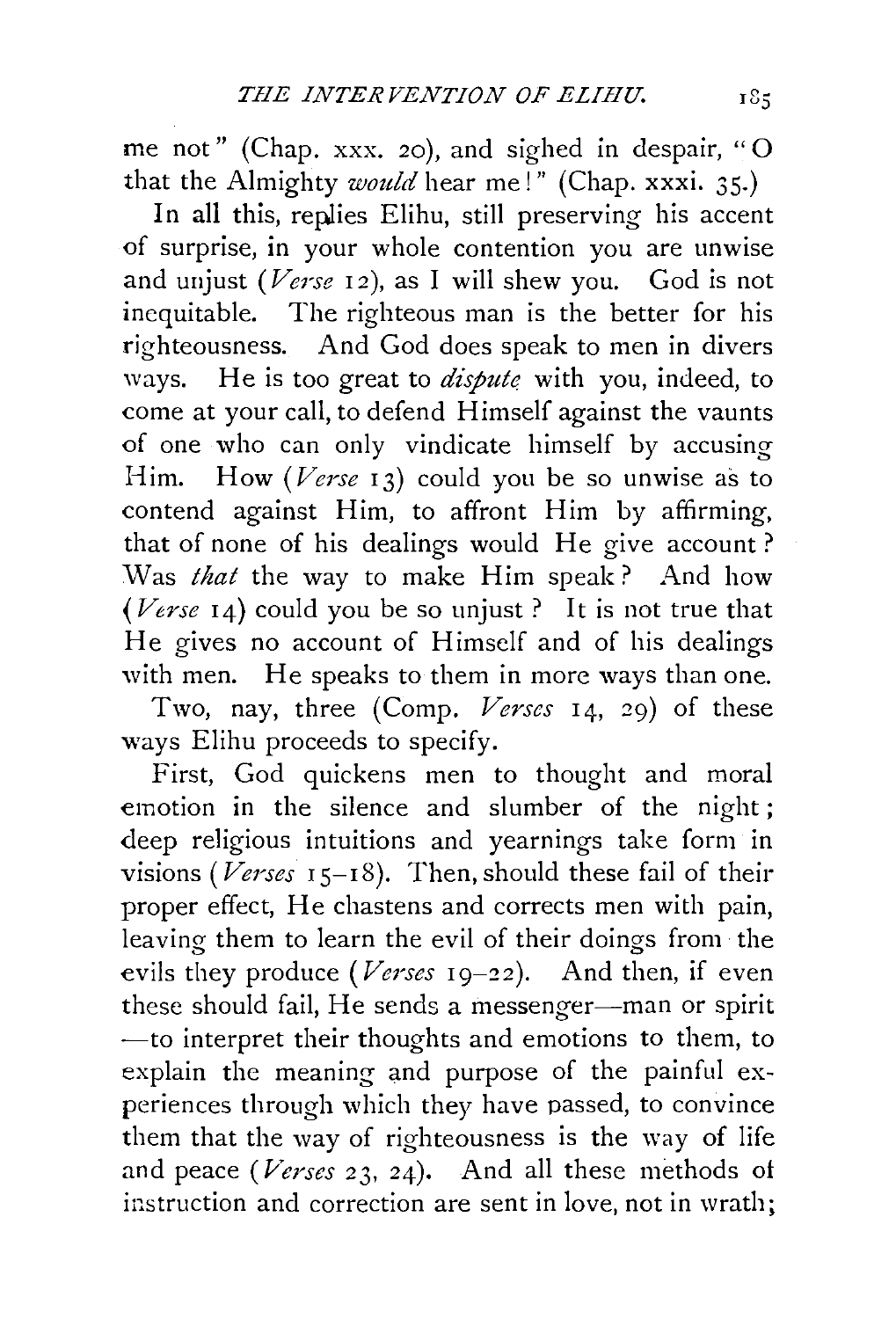with a view to teach men their duty and incline them to do it; to restore their uprightness, and so to bring back light and joy into their life *(Verses* 25--30).

The first method of Divine Approach is through the Gate of Dreams. No doubt the special reference of Verse 15 is to such ominous and oracular visions as that which shook the soul of Eliphaz with its revelation of the holiness of God and of the frailty of man (Chap. iv.  $12-24$ ), visions which, as we saw when studying that passage, while they resolve the doubts over which men have been brooding, are hardly to be distinguished from the movements of their own unaided consciousness, and are at times simply the products of the conscious spirit when freed, by slumber, from the chains of will and habit and prejudice. By such solemn visitations as these God has in all ages "uncovered the ear" of men otherwise deaf to his instructions, and *sealed,*  or stamped, on their minds the special admonition of which they stood in need *(Verse* 16); or—for this *may be* the force of the image-conveyed to them, in this *sealed* and private way, the confidential hint or' warning He wished them to receive. But many a lesser man than Eliphaz, many a man to whom no solemn and stately vision has been vouchsafed, has nevertheless discovered, when deep sleep has fallen upon him, in dreams and visions of the night, that

> His conscience has a thousand several tongues, And every tongue brings in a several tale, And every tale condemns him for  $\ldots$

a sinner. The pageantry and the pursuing voices of a quickened conscience-acting more fully when slumber has relaxed the will-have often been a sufficient punishment for a crime against the majesty of con-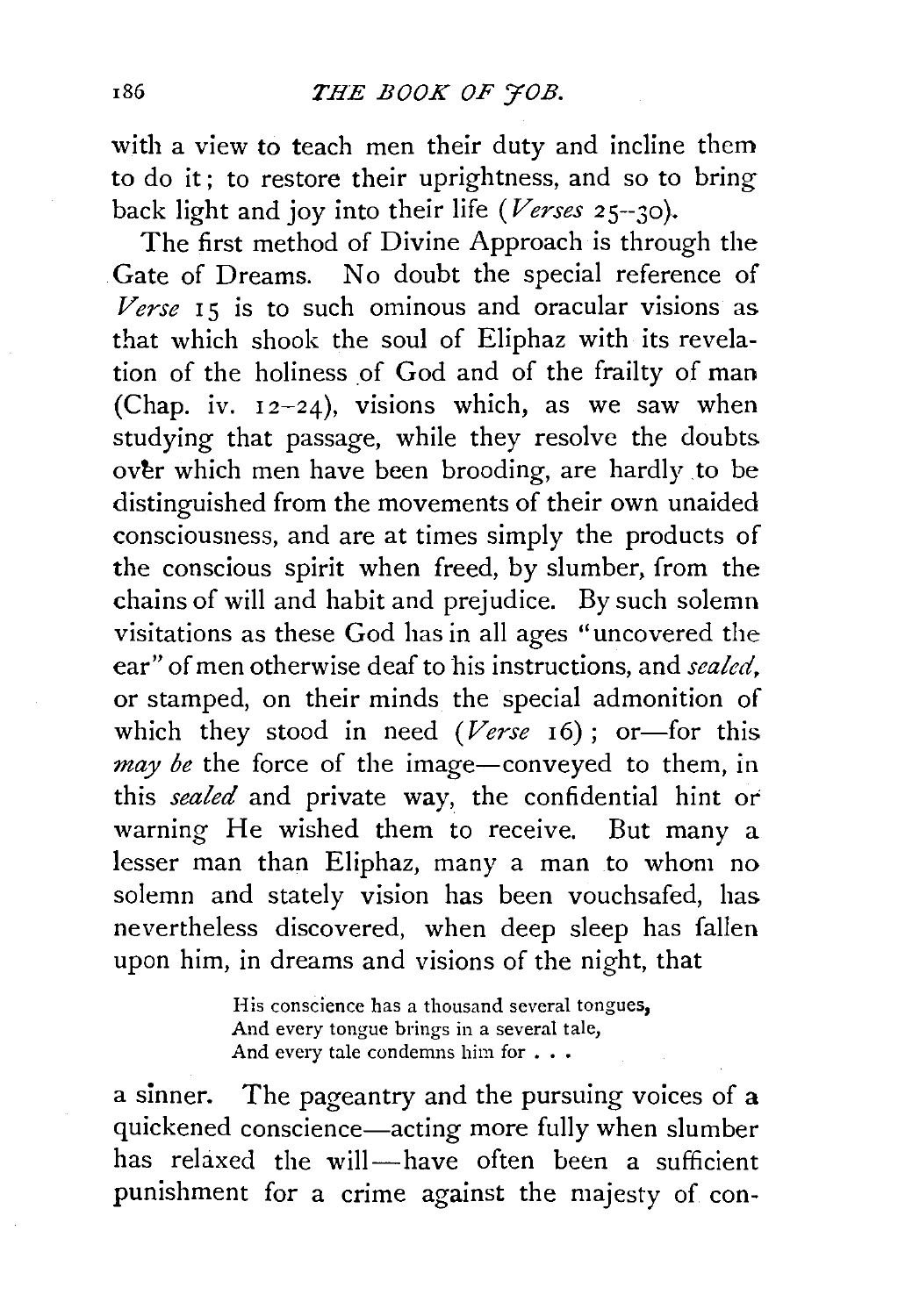science ; and sometimes at least they have sufficed to withdraw men from an evil course on which they had entered, or were about to enter, shattering all the obstinate defences of the pride which disposed them to complete a course of folly and sin simply because they had commenced it (Verse 17). " To hide his pride from him" seems to be a peculiar expression for wearying a man of his pride, making him sick of the selfconfidence by which he has so often been betrayed. And the Divine purpose in this method of speaking to the soul is most merciful and kindly ; for God thus speaks to men, not to affright and punish them simply. but to save them from the perdition to which, in their arrogance and folly, they are hastening on *(Verse* 18).

Nor is his purpose less kind and merciful when He adopts the second method of approach, when He speaks to men by pain, when he corrects and chastens them through suffering. The very form of the opening phrase of *Verse* 19-" Or he is *chastened* with pain "-hints at the merciful intention expressly declared in *Verse* 18 and fully wrought out in *Verses*  24-30. And it is important that we should notice from the first how Elihu harps on this string, touching it again and again, as if it were familiar to his finger. For his conviction of the scope and function of affliction, and indeed of the final intention of the whole circle of the Divine rule and revelation in all the variety of its forms, differs radically from that of the Friends, who held all suffering to be punitive, and evidently conceived of God as more bent on exacting honour and obedience than on shewing lovingkindness and tender mercy. So far, therefore, from contri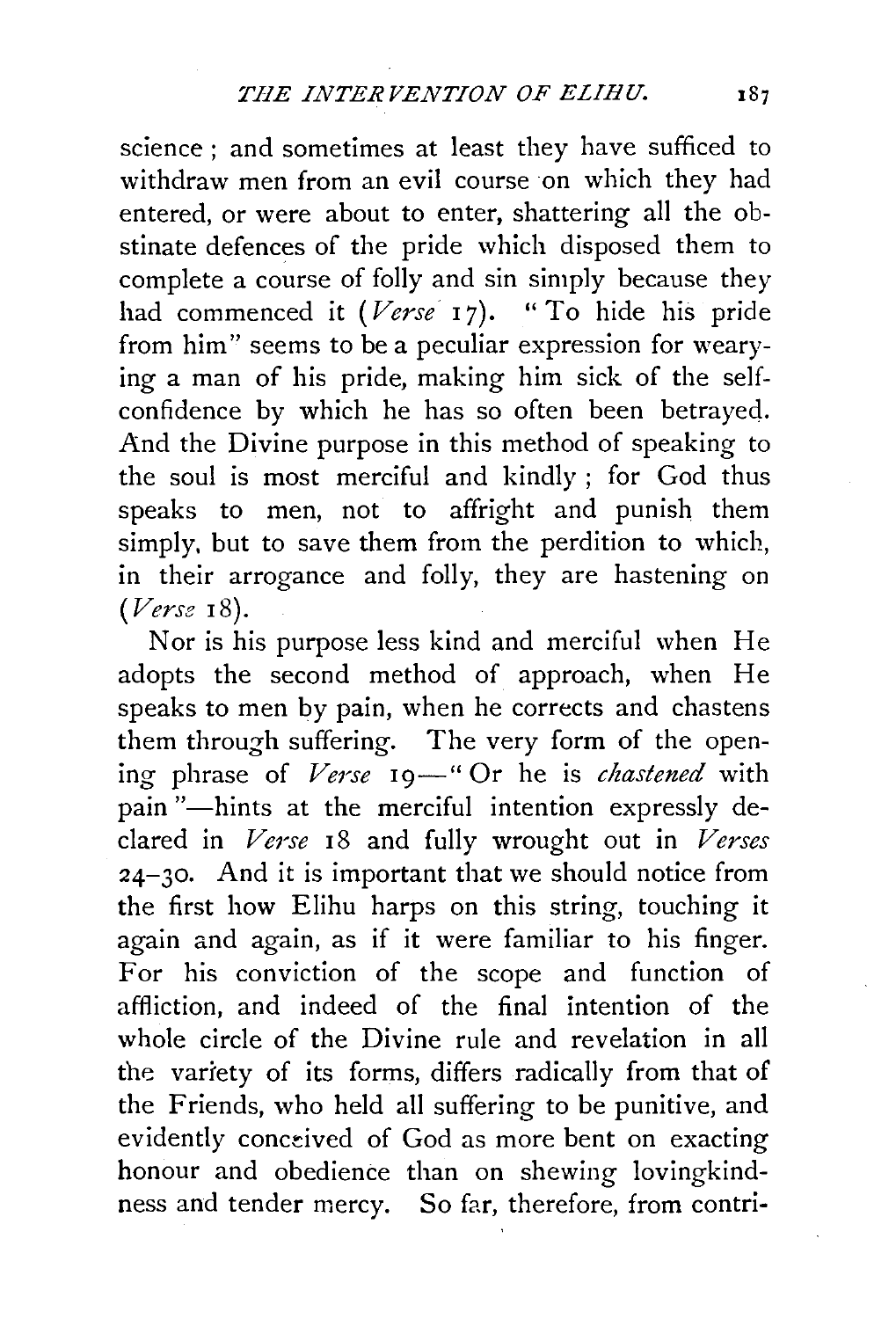buting nothing to the argument of the Poem, besides the large and obvious contributions to it already pointed out, Elihu's fundamental assumptions, the very axioms of his theology, are of themselves an immense advance on all 'we have heretofore met.

In his exposition of the first method of Divine instruction, Elihu probably had Eliphaz in his eye ; in expounding the second method it is all but certain that he had Job in his eye. For in describing the man who suffers that he may be strong *(Verses* 19-22), he puts in strokes borrowed from Job's own diagnosis of the symptoms of his loathsome and fatal disease. His ideal sufferer is one who-besides that common sign of sickness, a loathing for wholesome and even for delicate food—"*writheth in great agony*;" or, as some render it, is chastened "with the constant tumult of his limbs;" whose *"flesh wasteth ozd* of *sight,"* while *"his bones,* once unseen, *stand out to view,"* so that *"his soul draws nigh to the grave,"* and *"his life to the ang·e!s of death,'' i. e.,* to the angels commissioned to slay him unless he repent. No one can well doubt whence these details were drawn who remembers how Job had sighed, "I *waste* away!" "My *limbs* are a shadow!" " My *leanness* beareth witness against me !" " My *bones burn with heat!" "I loathe my life!" "My breath is spent! My days are extinct! For me the tomb I"* 

But is there no hope even for such a sufferer as this? Oh, yes ; for there is no school in which men learn so much, or so fast, as in the school of suffering; there is no experience by which the soul is so purged and chastened as by the experience of pain and loss. The Divine rebuke is as the ploughing up of the hardened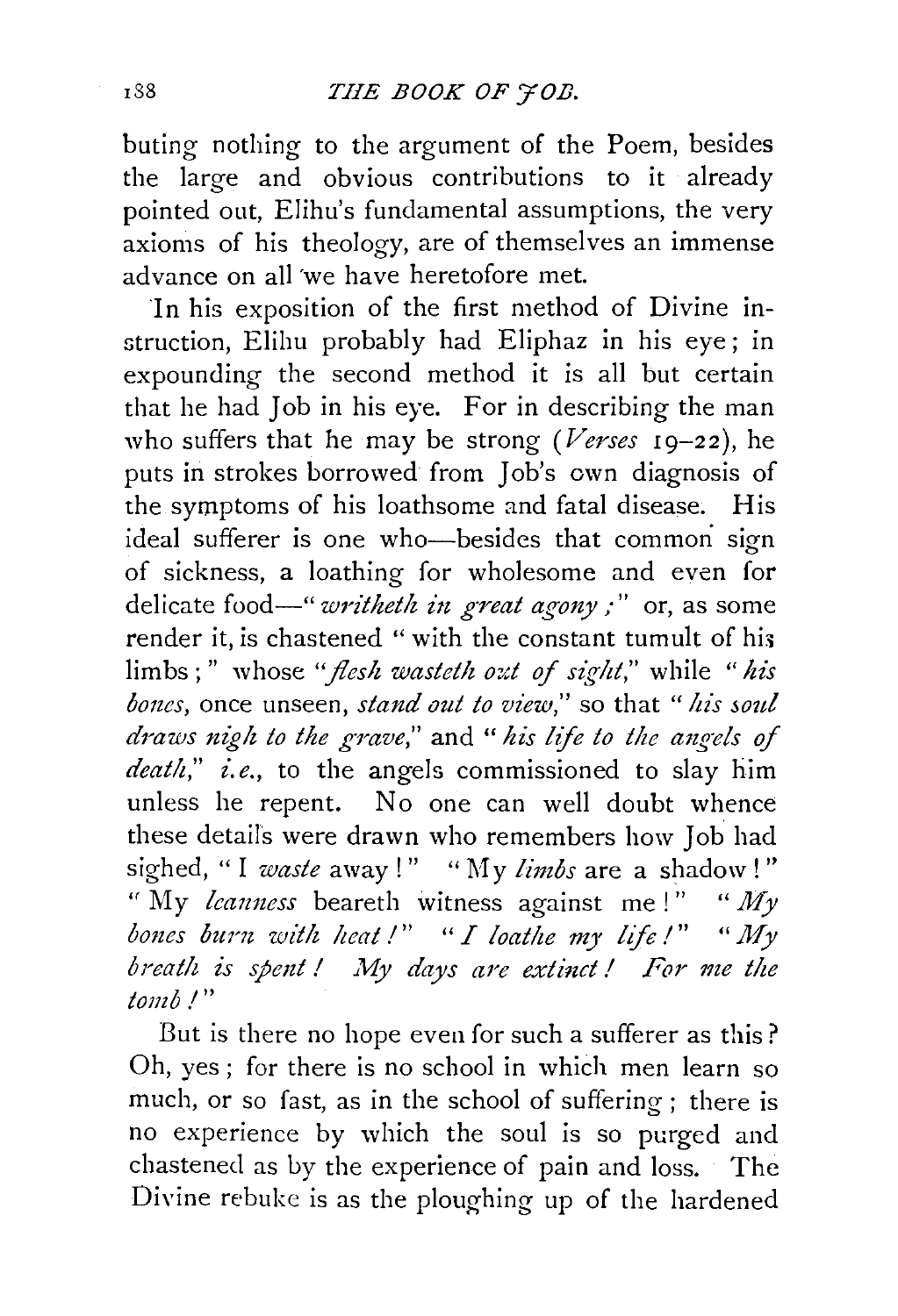and weed-stained soil that it may bring forth more and better fruit.

0 then we bring forth weeds \Vhen our quick minds lie still ; *but our ills told us Is as our earing.* 

And, moreover, God has a third way in which He draws near to men *(Verses* 23, 24). And as he describes this third method of instruction, it may be that Elihu, who has already generalized the experience of Job and of Eliphaz, turns his eye upon himself. For he himself had been moved and taught by God. The deep "conviction" to which he is now giving utterance was, as he more than once insists (Chap. xxxii. 8; Chap. xxxiii. 4), an "inspiration " from above. And this inspiration, this new interpretation of the facts of human life, probably came to him through one of the thousand "messengers" whom God employs to "shew man what is right" and true. But while he claims a Divine teaching and inspiration for himself, Elihu does not claim to be ifavoured above his fellows. On the contrary, he expressly argues that a similar teaching is vouchsafed to all who prepare themselves for it by "minding spiritual things." God has "a thousand" interpreters, or ways of interpreting his will to men. He is for ever sending messengers to us, not only to "tell us of our ills," but also to explain and enforce the moral intuitions which take form in our " visions," and in the admonitions of sorrow and loss. These messengers come to all, and come with the same end in view-to shew us what is right, and to pour the light and peace of Heaven on our darkened and distracted hearts.

This seems to be the fair and natural sense of *Verses*  23 and 24.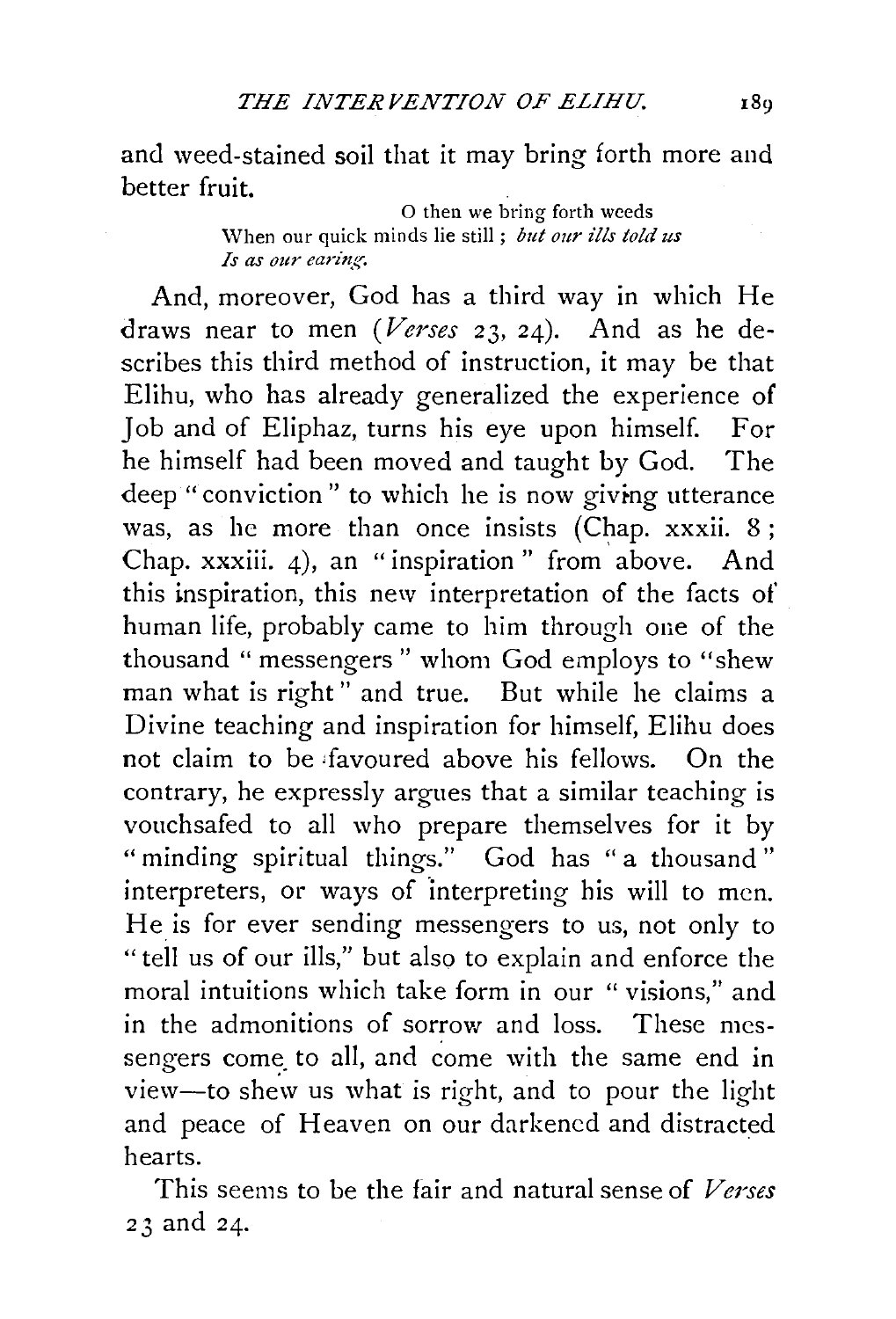Even grave and sober Commentators, however, have found in these Verses<sup>1</sup> the whole mystery of Redemption. In the "angel" of *Verse* 23 they see "the Angel of the Presence," " the Angel of Jehovah ; " and in the " ransom " of *Verse* 24 " the Sacrifice of the Cross ; " and hence they attribute to Elihu at least some " prevision" of the great "mystery of godliness." Such a method of interpretation is, in my judgment, forced and unnatural. To make Elihu in any degree conversant with the propitiation and mediation of Christ is a mere anachronism, and an anachronism rebuked by the plain and obvious sense of the passage itself and of the meaning and intention of the Chapter in general. The word here rendered "angel " expresses the office or function of the angel, and means "messenger," "interpreter," "ambassador," "teacher," "prophet;" it covers any and all, mortal or immortal, whose duty it is to announce and explain and enforce the will of a superior; and therefore it covers the work and function of the man of genius and the man of science as well as those of the prophet or the evangelist, of the learned divine or faithful expositor of the Word. Any man who can " shew" his fellows "what is right" and fair and good is an "angel " in the sense in which that word is used here. And the phrase, " One out of a thousand," implies how many such ministers God has at his command ; for *"thousand"* stands for any vast,

Ist da für ihn der Engel, der Fürsprecher, der Ein von den Tausend, das er dem Menschen was recht ist vorkünde. Und erbarmt sich der und spricht : "erlöse ihn, dass er nicht in die Grabe fahre, ich fand ein Sühne !"

<sup>&</sup>lt;sup>1</sup> In these difficult and much disputed Verses I follow Gesenius and Schlottmann in the main, though not without some slight variations. Schlottmann translates the passage thus-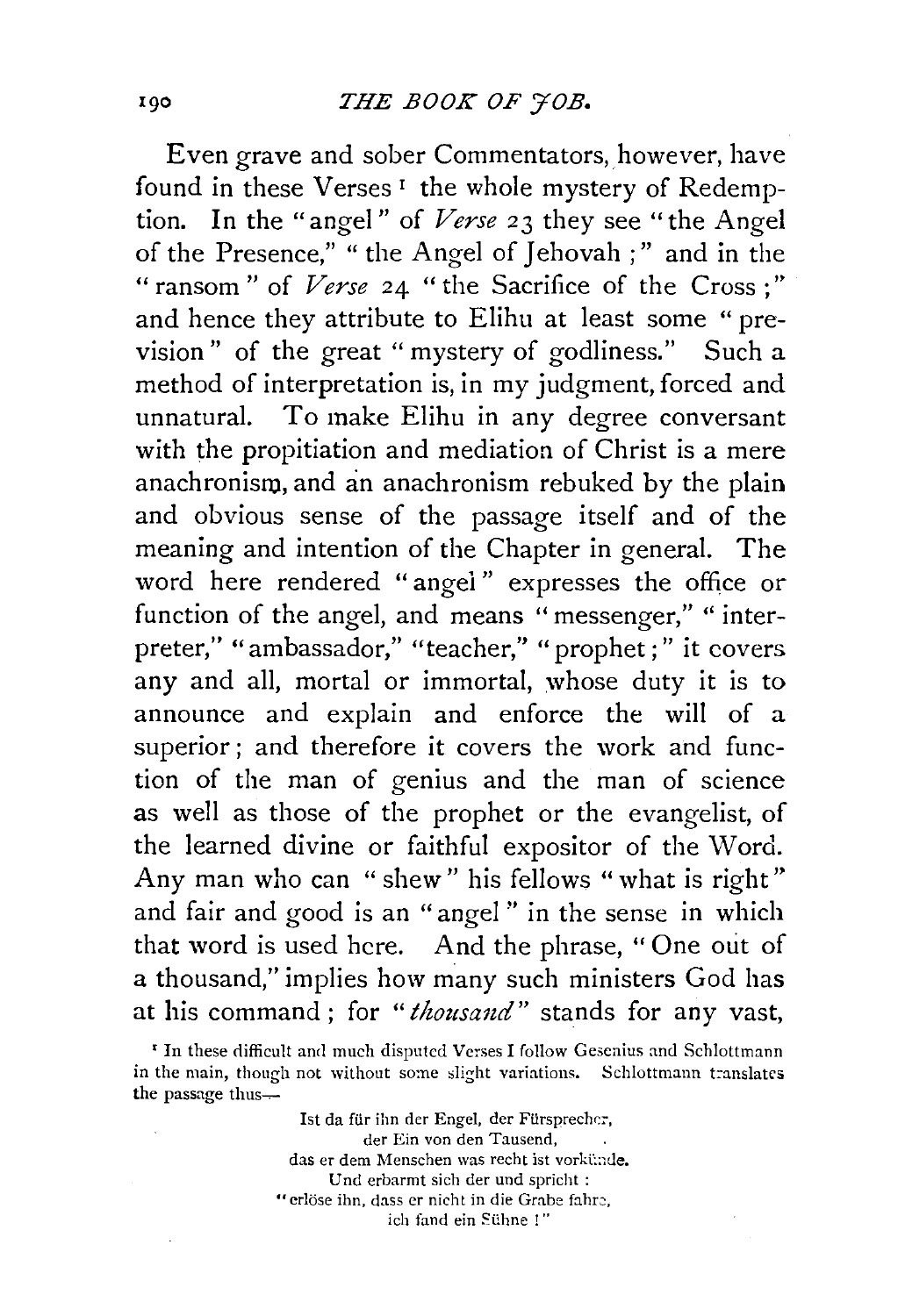indefinite number; and *"one out* of a thousand" is not one who in a thousand has no peer, but one whose fellows are every whit as good as he, any one of the great company of teachers and interpreters being competent for the work.

Equally clear in its bearing on these Verses is the general course of thought. The aim of Elihu is, as we have seen, to shew that God has at least three ways of teaching meh the truths which lead them, through repentance, to life-the way of vision, the way of experience, the way of revelation or of inspiration. If, taught in any or in all these ways, they see " what is right " and embrace it; if, forsaking their sins, they follow after that which is good, then God delivers them from the death which their sins had provoked. *This* seems to be the natural and unforced order of thought in the Chapter; and to read into it the substance of the Gospel and make Elihu conversant with the Sacrifice and Intercession of "the Man from Heaven" is to attribute as much more to him than he deserves, as those critics ascribe less who can see nothing in him but a bombastic braggart or a chattering and conceited coxcomb.

By this various Divine teaching—which in its largest sense. may be expressed by the words, Intuition, Experience, Revelation-man, if he profit by it, is made a new creature ; he is restored to health both of body and of soul  $(Verses 25, 26)$ ; his youth is renewed; he becomes " as a little child ; " and, like a child, he speaks with God as with a Father, looking up into his face with "cries of joy," because He has "restored his uprightness" to him, *i.e.,* made him really upright and pure.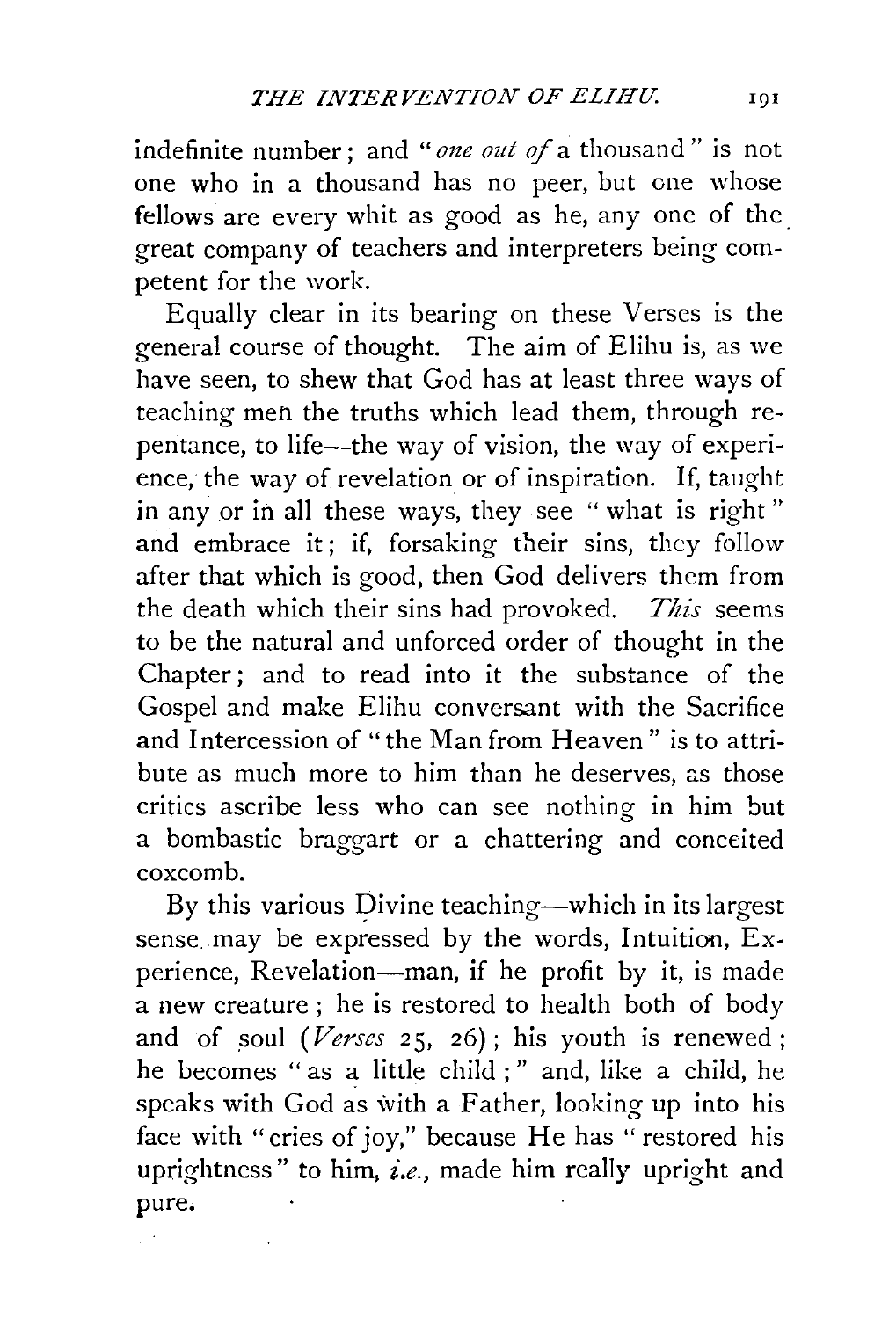Verses 27 and 28 give us the pathetic song of the restored and grateful Penitent. In the word "chant" *(Verse* 27) there is doubtless an allusion to the raised and measured tone of Oriental worship. The Mussulmans recite their *suras* and the Hindoos their *shastras*  in a chant; and thus in India the verbs "sing" and " read" are, in the common parlance, interchangeable: a native, for instance, will often say of a bird that " it *reads* finely." 1 So that we are to conceive of the penitent as coming before the Lord to make a public confession both of his sin and of the mercy which is "more than all our sins." *Verses* 29 and 30 do but throw the experience of the individual penitent into a general form (hence the repetition of *Verse* 28 in *Verse* 30), and assure us that it is no particular and special instance of the gracious discipline of Heaven merely to which Elihu has drawn our thoughts, but God's common method with man, the aim and intention of his discipline for us all.

Thus, as I have already pointed out, Elihn does not simply meet Job's contention that God does not and will not speak to men even when they most need and desire to hear his voice; he also meets Job's feeling that it is cruel and unjust to afflict men who have not provoked punishment by conscious and specific sins. Like the Friends, Job was unable to see that suffering had any but a punitive errand, and could only conclude that, since he was so heavily afflicted, it was God's intention to punish and even to destroy him. No, replies Elihu ; affliction is sent for teaching and discipline as well as for punishment, in mercy as well as

<sup>1</sup> See IIeber's *India*, vol. i. p. 133.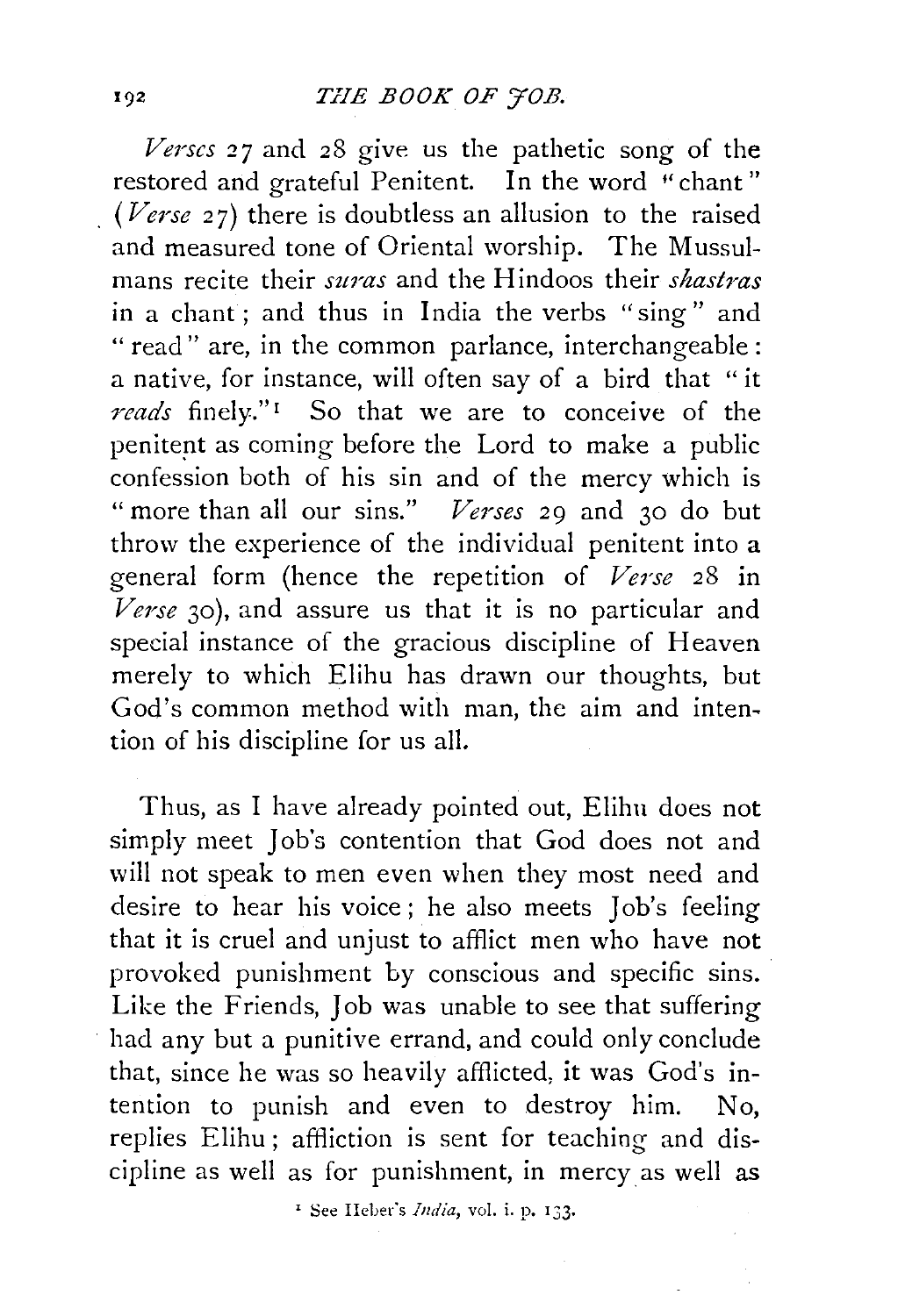in wrath. And since you have not been guilty of the specific sins of which your sufferings would have been the natural and inevitable results, the end for which you have been afflicted *must* be your instruction and discipline in righteousness. God's aim is not to bring you down to death, but to bring you back from death, that you may live and behold the light.

And as we listen to this " wise young man " we are at first disposed to say, These were the very truths Job needed and longed to hear. And yet, were they ? Though Elihu tacitly admits Job to be innocent of the gross and patent transgressions " running before to judgment," with which he had been charged by the Friends, does he not at the same time assume that Job had unconsciously committed sins of a more inward and secret kind, and that there was in him a latent sinfulness of nature for or from which God was chastening him? Is it not clearly his leading aim to convince Job of sin, if not of sins, to induce contrition, to persuade him to· take up the song of the penitent, and confess, *'.'I* have sinned, and perverted that which was right" ?

No doubt Job felt, as we feel, the immense difference in the tone taken by Elihu and that which the Friends had taken-felt how much more just, temperate, and kindly it was, felt that in response to such an invitation as this he would very gladly confess his sins, if only he had any specific sins to confess. But may he not also have felt that, in assuming his sins, or even his sinfulness, Elihu was doing him some injustice, and. seeking to wrest from him that consciousness of integrity which he·had resolved to hold fast so long as he lived?

That he *was* touched and torn by some such conflicting emotions as these seems implied in the closing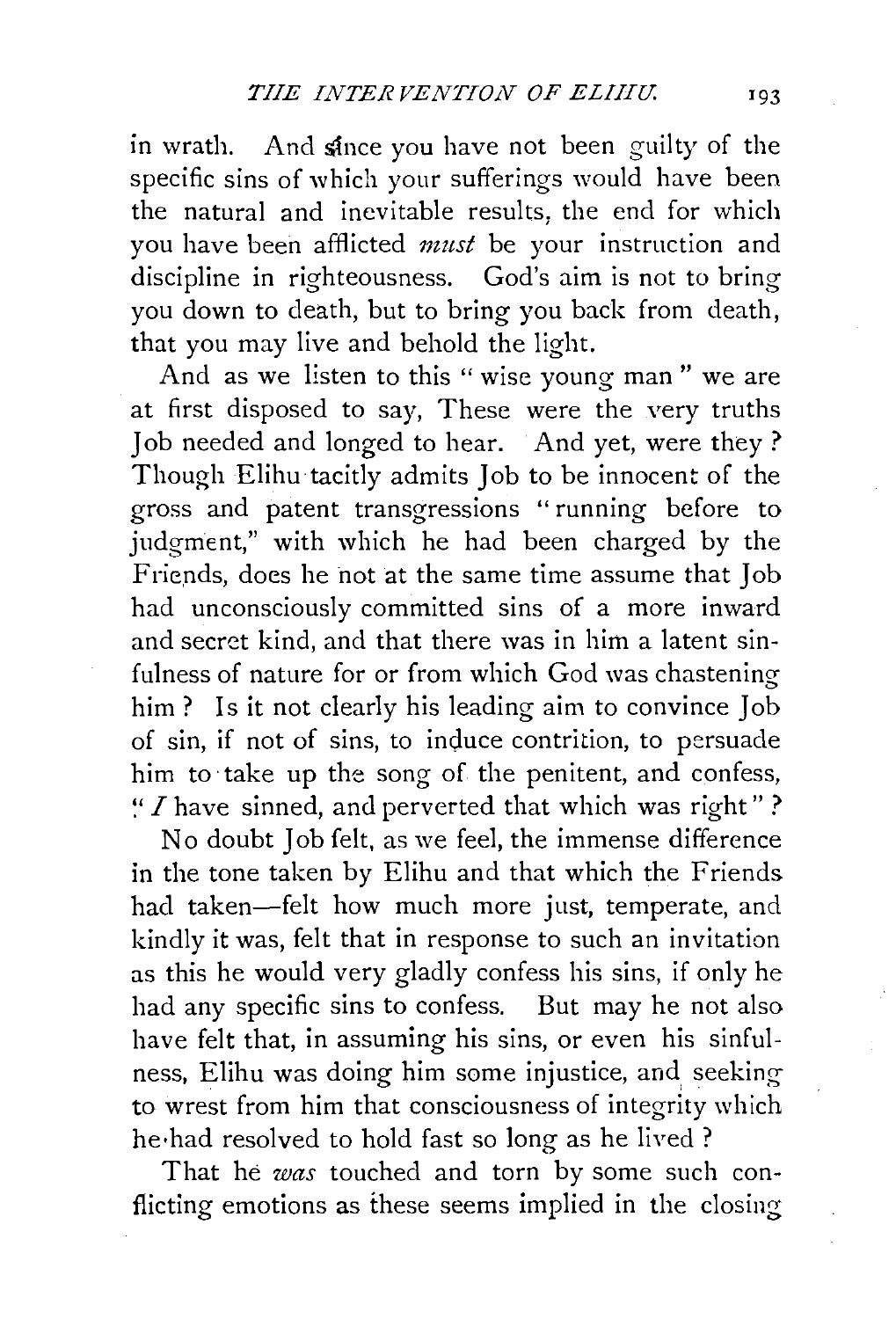paragraph of the Chapter *(Verses* 31-33). For in these Verses, as the Commentators generally agree, the effect of Elihu's discourse on Job is indirectly pourtrayed. He may have stirred, or lifted a hand, or opened his lips, as if about to reply to the argument of Elihu, as if to demand proof of the sins which he was summoned to repent and confess, or to deny that in his case suffering had been a school of righteousness. But feeling that "this earlier Daniel come to judgment" had really imported a new element into the discussion, and touched with his tender and sympathetic tone, as also with his frank and obvious desire to repel the charges of the Friends, and to " find him innocent," he may have checked himself, and pressed back the rising words, resolute to hear him to the end. This at least appears to be the implication of the challenge, and of the pauses of Elihu in the last three Verses of the Chapter, and of the unbroken silence of Job.

The most important contribution to the arguments of the Poem made in Elihu's First Discourse are the two on which already so much stress has been laid. (1) That suffering is intended by God as a quickening and loving discipline in righteousness, rather than as an angry and vindictive punishment; that though "adversity be like the period of the former and latter rain-cold, comfortless, and unfriendly to manyet from that season have their birth the flower and the fruit, the date, the rose, and the pomegranate." And  $(2)$  that by the great primitive religious intuitions, which all men share, revealed and expressed in visions, by their common training in the school of suffering, and by the due interpretation of this expe